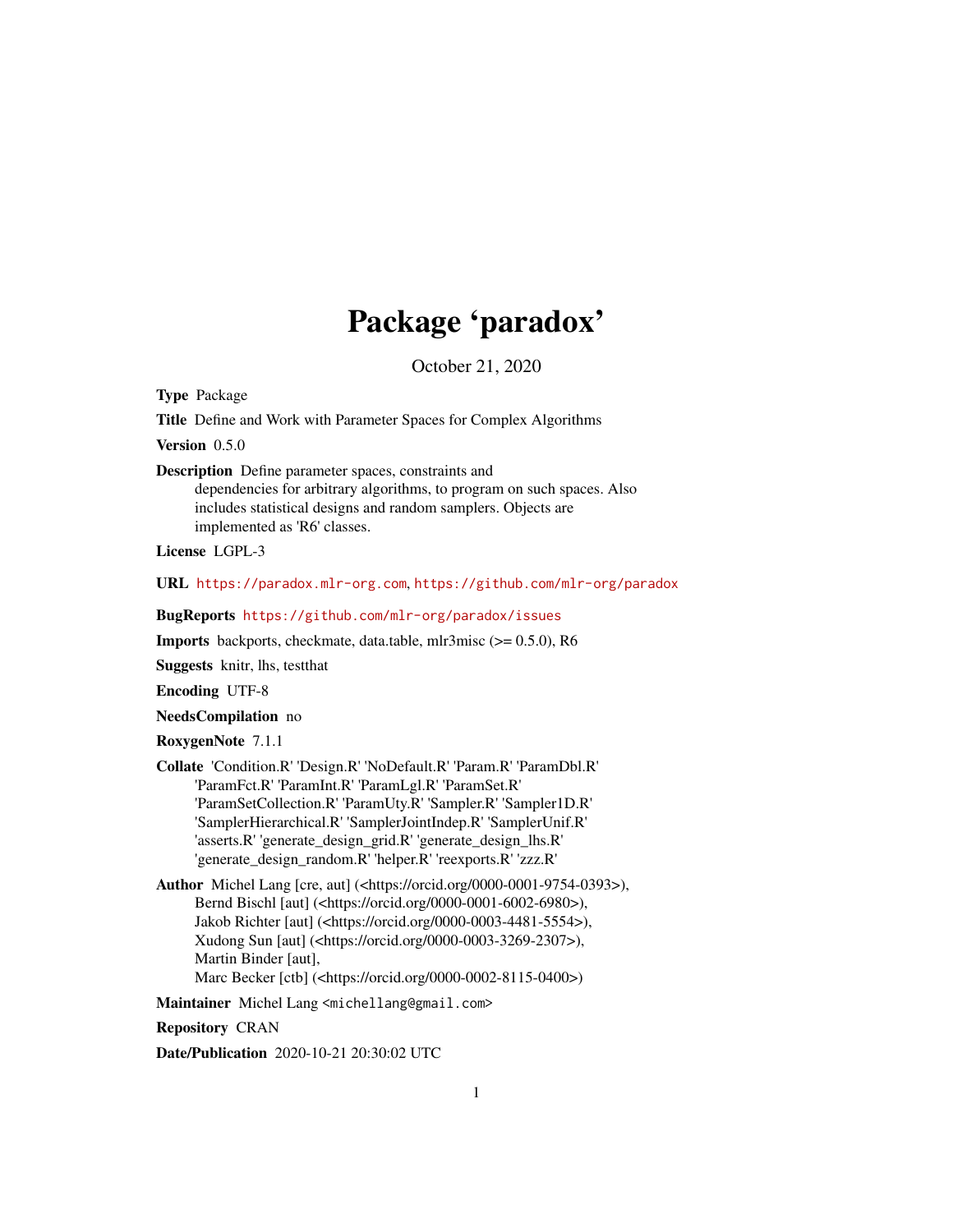# <span id="page-1-0"></span>R topics documented:

|  | $\overline{3}$             |
|--|----------------------------|
|  | $\overline{4}$             |
|  | $\overline{\phantom{0}}$ 5 |
|  | $\overline{7}$             |
|  | 8                          |
|  | -9                         |
|  | 9                          |
|  |                            |
|  | $-13$                      |
|  |                            |
|  |                            |
|  |                            |
|  |                            |
|  |                            |
|  |                            |
|  |                            |
|  |                            |
|  |                            |
|  |                            |
|  |                            |
|  |                            |
|  |                            |
|  |                            |
|  |                            |
|  |                            |
|  | 40                         |

paradox-package *paradox: Define and Work with Parameter Spaces for Complex Algorithms*

# Description

Define parameter spaces, constraints and dependencies for arbitrary algorithms, to program on such spaces. Also includes statistical designs and random samplers. Objects are implemented as 'R6' classes.

#### Author(s)

Maintainer: Michel Lang <michellang@gmail.com> [\(ORCID\)](https://orcid.org/0000-0001-9754-0393)

Authors:

- Bernd Bischl <br/>bernd\_bischl@gmx.net> [\(ORCID\)](https://orcid.org/0000-0001-6002-6980)
- Jakob Richter <jakob1richter@gmail.com> [\(ORCID\)](https://orcid.org/0000-0003-4481-5554)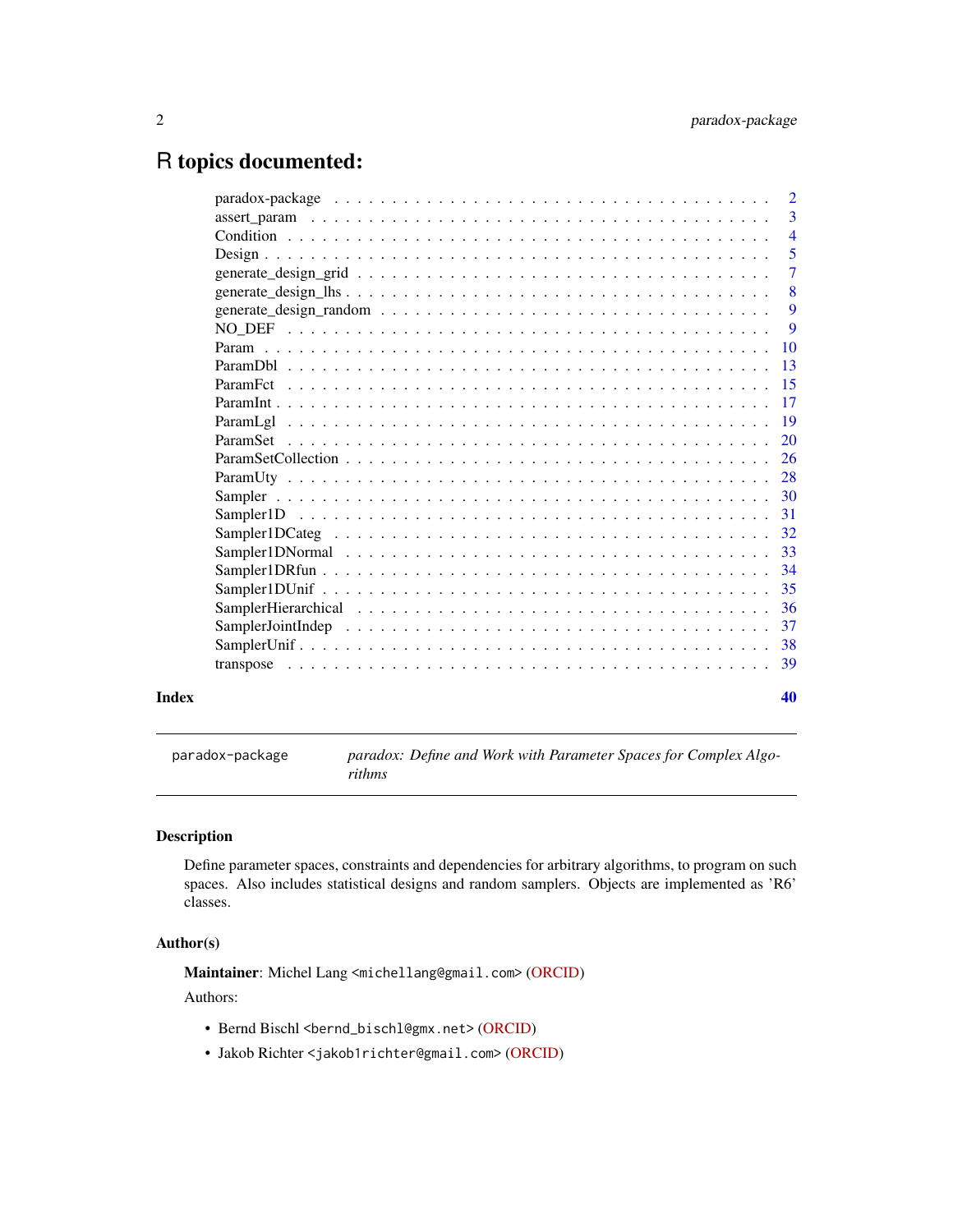# <span id="page-2-0"></span>assert\_param 3

- Xudong Sun <smilesun.east@gmail.com> [\(ORCID\)](https://orcid.org/0000-0003-3269-2307)
- Martin Binder <mlr.developer@mb706.com>

Other contributors:

• Marc Becker <marcbecker@posteo.de> [\(ORCID\)](https://orcid.org/0000-0002-8115-0400) [contributor]

# See Also

Useful links:

- <https://paradox.mlr-org.com>
- <https://github.com/mlr-org/paradox>
- Report bugs at <https://github.com/mlr-org/paradox/issues>

assert\_param *Assertions for Params and ParamSets*

# Description

Assertions for Params and ParamSets

# Usage

```
assert_param(param, cl = "Param", no_untyped = FALSE, must_bounded = FALSE)
```

```
assert_param_set(
 param_set,
 cl = "Param",no_untyped = FALSE,
 must_bounded = FALSE,
 no_deps = FALSE
\mathcal{L}
```
#### Arguments

| param          | (Param).                                     |
|----------------|----------------------------------------------|
| c <sub>1</sub> | (character())<br>Allowed subclasses.         |
| no_untyped     | (logical(1))<br>Are untyped Params allowed?  |
| must bounded   | (logical(1))<br>Only bounded Params allowed? |
| param_set      | (ParamSet).                                  |
| no_deps        | (logical(1))<br>Are dependencies allowed?    |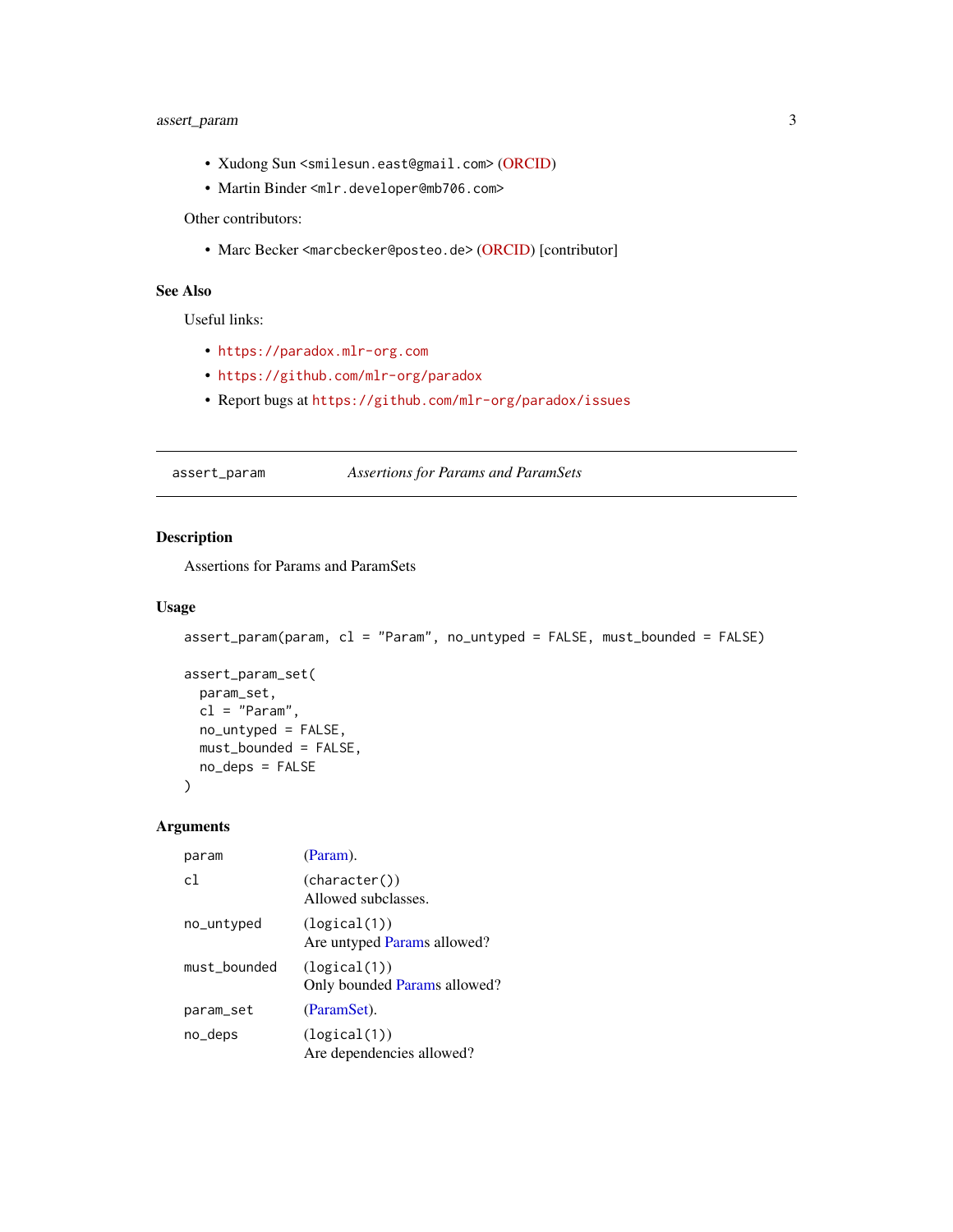# <span id="page-3-0"></span>Value

The checked object, invisibly.

<span id="page-3-3"></span>Condition *Dependency Condition*

#### Description

Condition object, to specify the condition in a dependency.

# Currently implemented simple conditions

- CondEqual\$new(rhs) Parent must be equal to rhs.
- CondAnyOf\$new(rhs) Parent must be any value of rhs.

# Public fields

type (character(1)) Name / type of the condition.

rhs (any)

Right-hand-side of the condition.

# Methods

# Public methods:

- [Condition\\$new\(\)](#page-3-1)
- [Condition\\$test\(\)](#page-3-2)
- [Condition\\$as\\_string\(\)](#page-4-1)
- [Condition\\$format\(\)](#page-4-2)
- [Condition\\$print\(\)](#page-4-3)
- [Condition\\$clone\(\)](#page-4-4)

# <span id="page-3-1"></span>Method new(): Creates a new instance of this [R6](#page-0-0) class.

*Usage:* Condition\$new(type, rhs) *Arguments:* type (character(1)) Name / type of the condition. rhs (any) Right-hand-side of the condition.

<span id="page-3-2"></span>Method test(): Checks if condition is satisfied. Called on a vector of parent param values.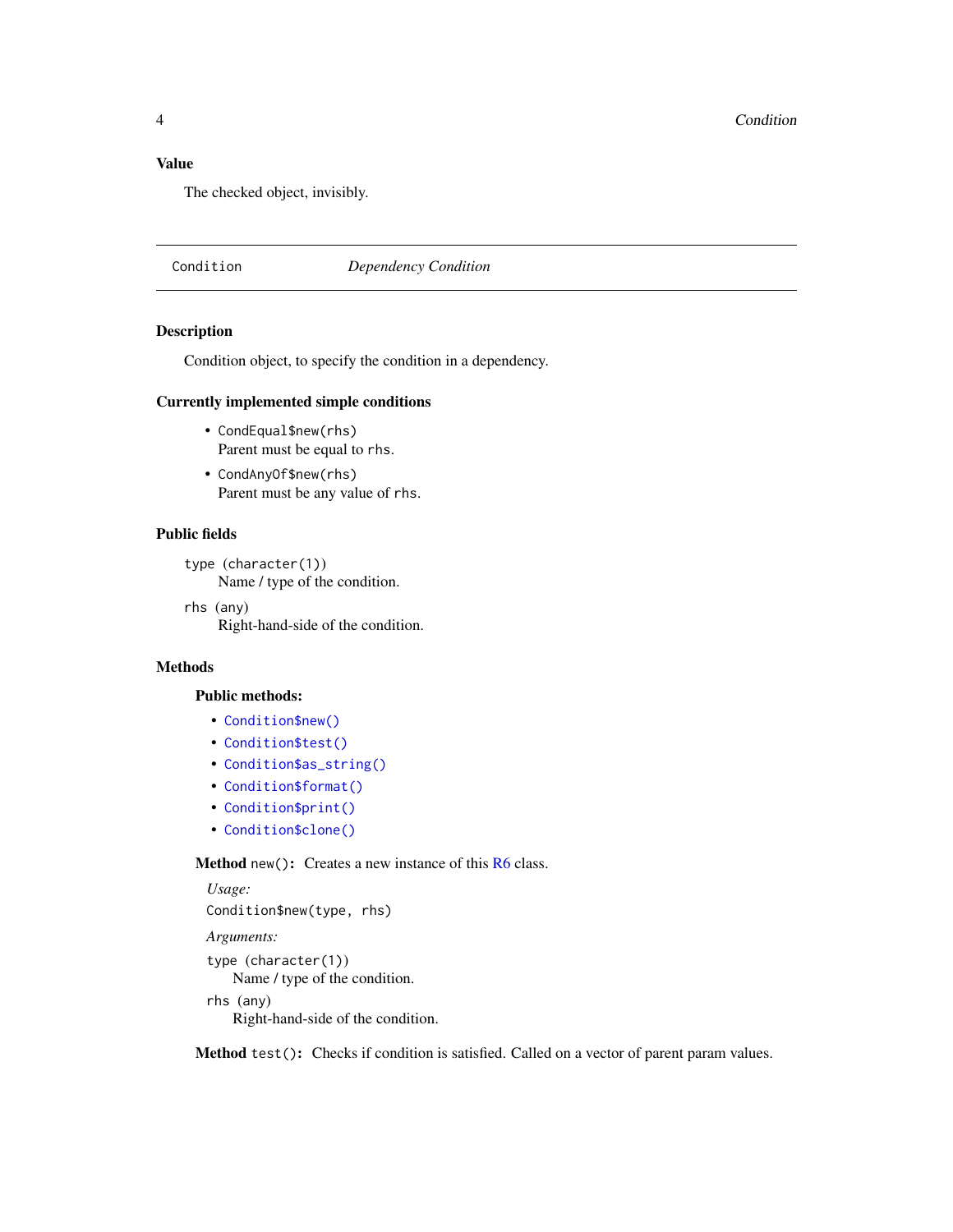#### <span id="page-4-0"></span>Design 55 September 2014 and 2014 and 2014 and 2014 and 2014 and 2014 and 2014 and 2014 and 2014 and 2014 and 2014 and 2014 and 2014 and 2014 and 2014 and 2014 and 2014 and 2014 and 2014 and 2014 and 2014 and 2014 and 2014

*Usage:* Condition\$test(x) *Arguments:* x (vector()). *Returns:* logical(1).

<span id="page-4-1"></span>Method as\_string(): Conversion helper for print outputs.

*Usage:* Condition\$as\_string(lhs\_chr = "x") *Arguments:* lhs\_chr (character(1))

<span id="page-4-2"></span>Method format(): Helper for print outputs.

*Usage:* Condition\$format()

<span id="page-4-3"></span>Method print(): Printer.

*Usage:* Condition\$print(...) *Arguments:* ... (ignored).

<span id="page-4-4"></span>Method clone(): The objects of this class are cloneable with this method.

*Usage:* Condition\$clone(deep = FALSE) *Arguments:* deep Whether to make a deep clone.

<span id="page-4-5"></span>Design *Design of Configurations*

# Description

A lightweight wrapper around a [ParamSet](#page-19-1) and a [data.table::data.table\(\)](#page-0-0), where the latter is a design of configurations produced from the former - e.g., by calling a [generate\\_design\\_grid\(\)](#page-6-1) or by sampling.

# Public fields

param\_set [\(ParamSet\)](#page-19-1). data ([data.table::data.table\(\)](#page-0-0)) Stored data.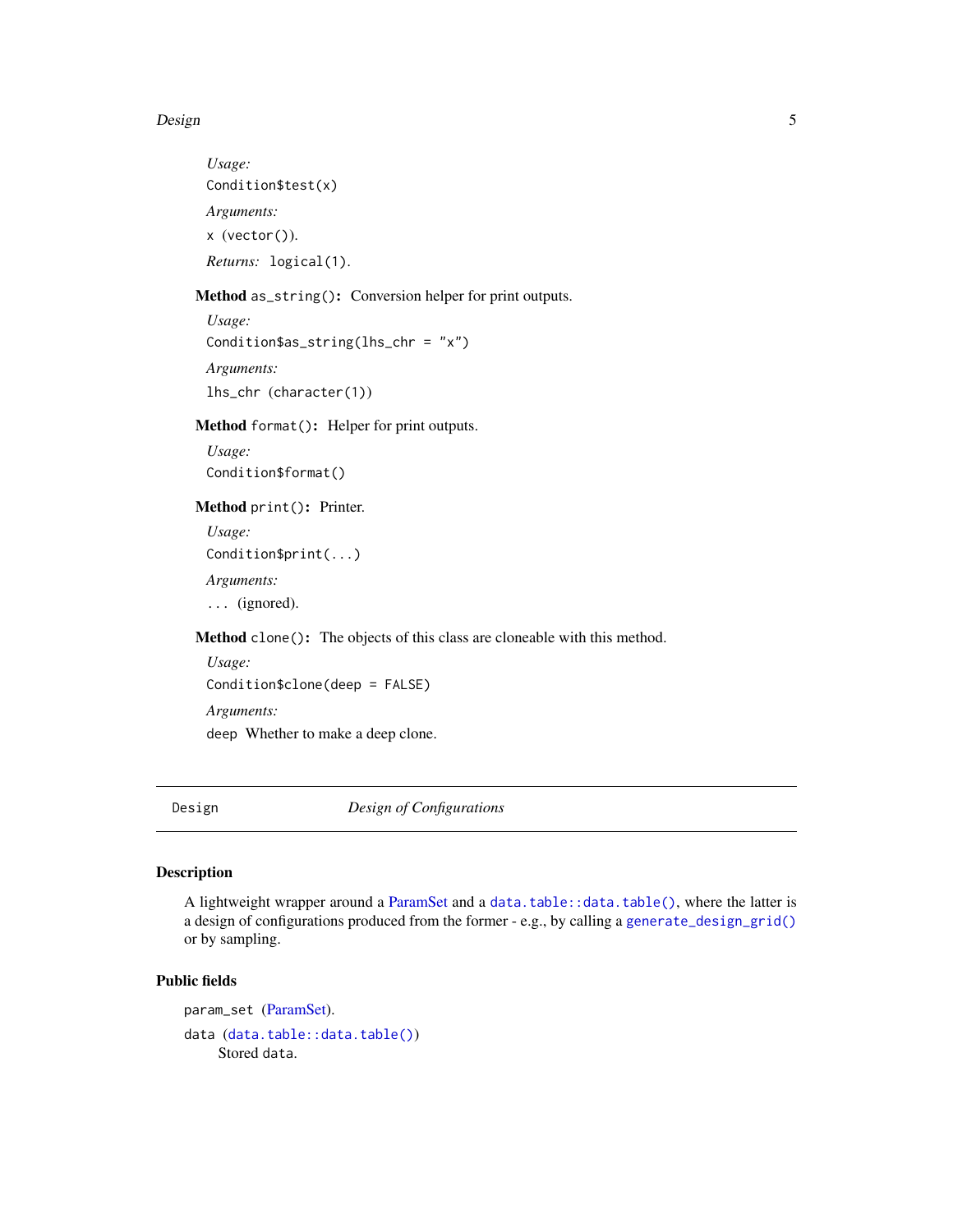<span id="page-5-1"></span>6 Design

# Methods

# Public methods:

- [Design\\$new\(\)](#page-3-1)
- [Design\\$format\(\)](#page-4-2)
- [Design\\$print\(\)](#page-4-3)
- [Design\\$transpose\(\)](#page-5-0)
- [Design\\$clone\(\)](#page-4-4)

Method new(): Creates a new instance of this [R6](#page-0-0) class.

```
Usage:
Design$new(param_set, data, remove_dupl)
Arguments:
param_set (ParamSet).
data (data.table::data.table())
   Stored data.
remove_dupl (logical(1))
   Remove duplicates?
```
#### Method format(): Helper for print outputs.

*Usage:* Design\$format()

Method print(): Printer.

*Usage:* Design\$print(...) *Arguments:* ... (ignored).

<span id="page-5-0"></span>Method transpose(): Converts data into a list of lists of row-configurations, possibly removes NA entries of inactive parameter values due to unsatisfied dependencies, and possibly calls the trafo function of the [ParamSet.](#page-19-1)

*Usage:*

Design\$transpose(filter\_na = TRUE, trafo = TRUE)

*Arguments:*

filter\_na (logical(1))

Should NA entries of inactive parameter values due to unsatisfied dependencies be removed? trafo (logical(1))

Should the trafo function of the [ParamSet](#page-19-1) be called?

Method clone(): The objects of this class are cloneable with this method.

*Usage:*

Design\$clone(deep = FALSE)

*Arguments:*

deep Whether to make a deep clone.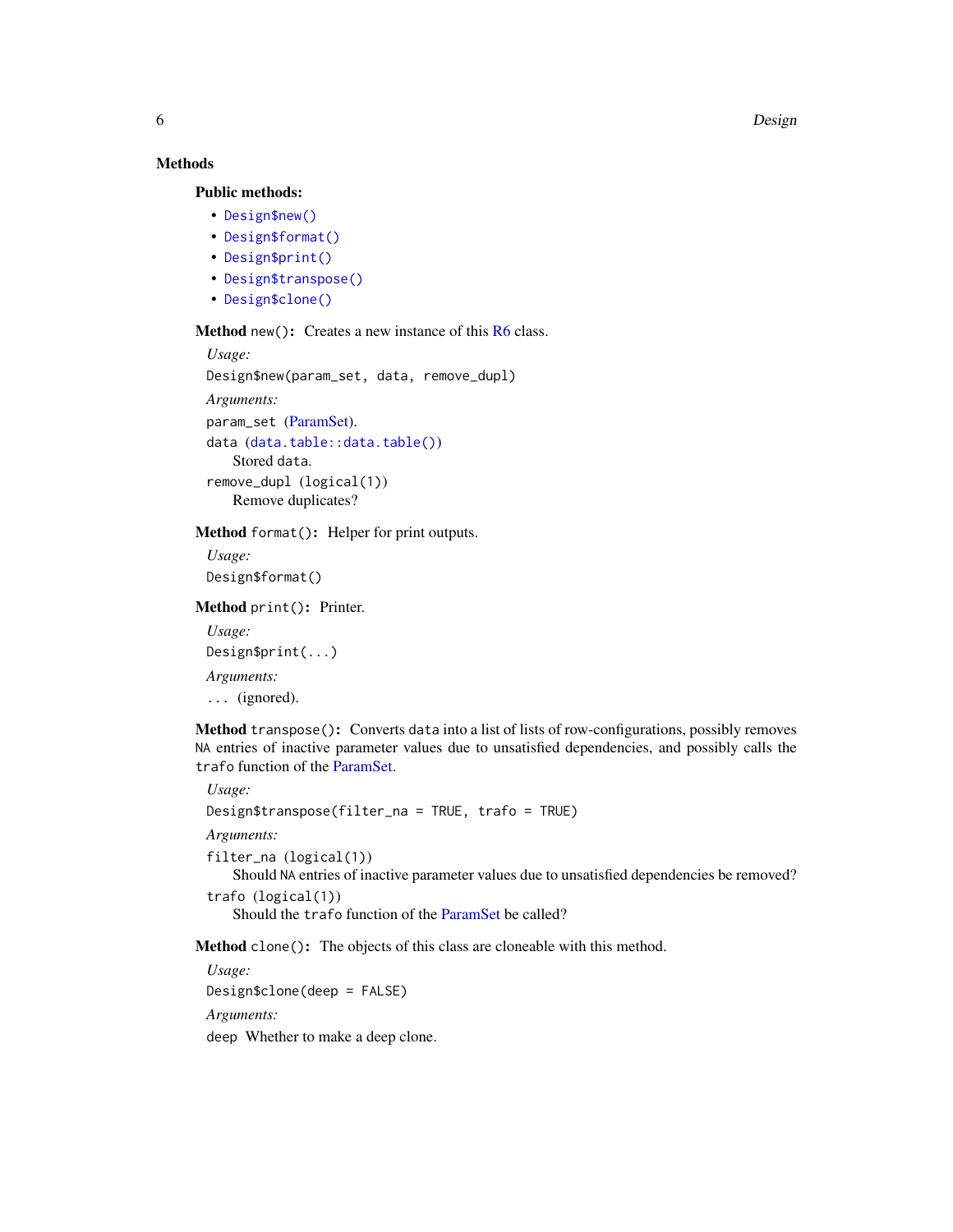# <span id="page-6-1"></span><span id="page-6-0"></span>Description

Generate a grid with a specified resolution in the parameter space. The resolution for categorical parameters is ignored, these parameters always produce a grid over all their valid levels. For number params the endpoints of the params are always included in the grid.

# Usage

```
generate_design_grid(param_set, resolution = NULL, param_resolutions = NULL)
```
# Arguments

| param_set         | (ParamSet).                                       |  |  |  |  |
|-------------------|---------------------------------------------------|--|--|--|--|
| resolution        | (integer(1))<br>Global resolution for all Params. |  |  |  |  |
| param_resolutions |                                                   |  |  |  |  |
|                   | (nomodintexc <sub>n</sub> )                       |  |  |  |  |

(named integer()) Resolution per [Param,](#page-9-1) named by parameter ID.

#### Value

# [Design.](#page-4-5)

# See Also

Other generate\_design: [generate\\_design\\_lhs\(](#page-7-1)), [generate\\_design\\_random\(](#page-8-1))

# Examples

```
ps = ParamSet$new(list(
  ParamDbl$new("ratio", lower = 0, upper = 1),
  ParamFct$new("letters", levels = letters[1:3])
))
generate_design_grid(ps, 10)
```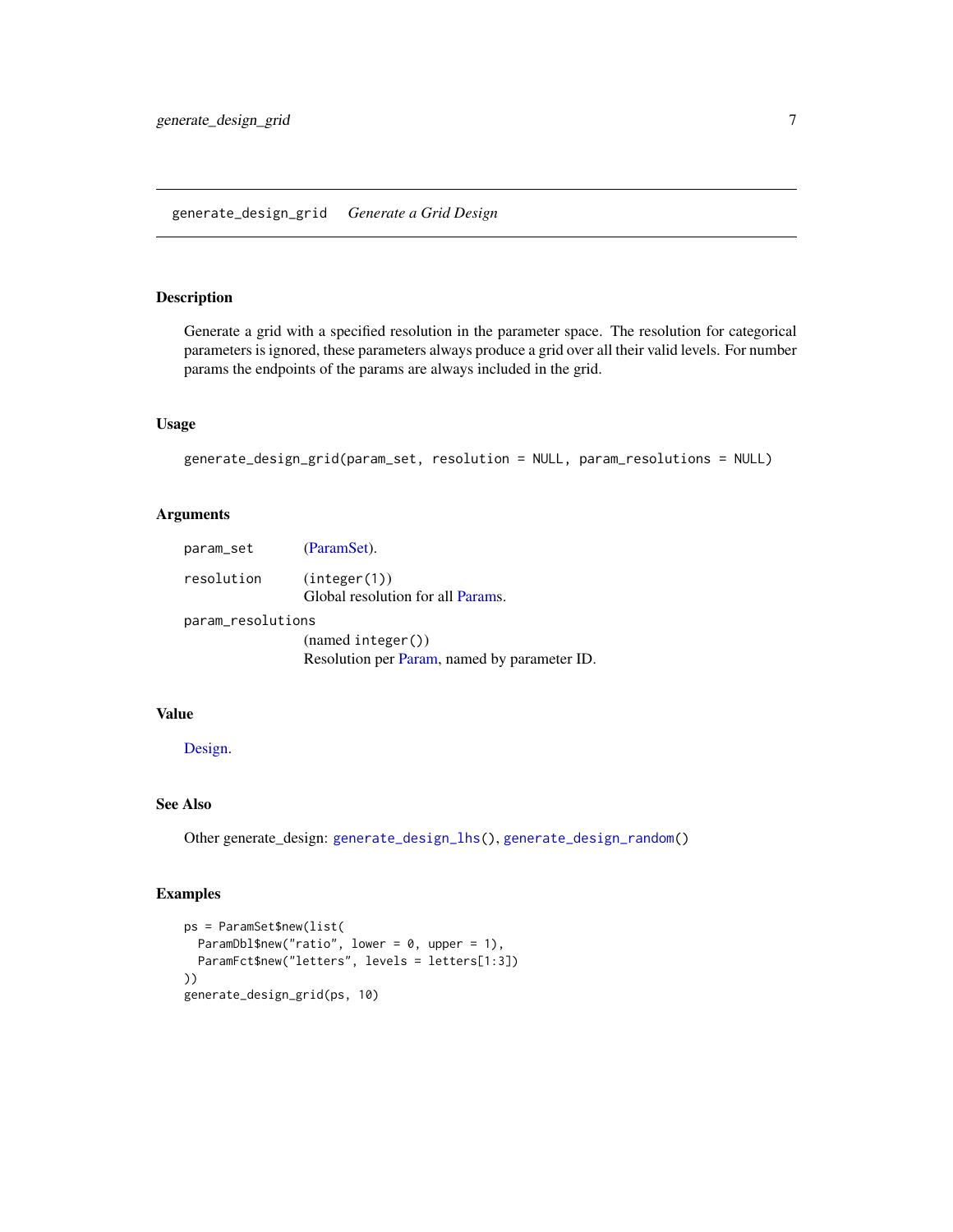<span id="page-7-1"></span><span id="page-7-0"></span>generate\_design\_lhs *Generate a Space-Filling LHS Design*

# Description

Generate a space-filling design using Latin hypercube sampling.

#### Usage

```
generate_design_lhs(param_set, n, lhs_fun = NULL)
```
# Arguments

| param_set  | (ParamSet).                                                                                                     |
|------------|-----------------------------------------------------------------------------------------------------------------|
| n          | (integer(1))                                                                                                    |
|            | Number of points to sample.                                                                                     |
| $lhs_f$ un | (function(n, k))                                                                                                |
|            | Function to use to generate a LHS sample, with n samples and k values per                                       |
|            | param. LHS functions are implemented in package $\text{lhs}$ , default is to use $\text{lhs}$ : : maximinLHS(). |

# Value

[Design.](#page-4-5)

# See Also

Other generate\_design: [generate\\_design\\_grid\(](#page-6-1)), [generate\\_design\\_random\(](#page-8-1))

# Examples

```
ps = ParamSet$new(list(
 ParamDbl$new("ratio", lower = 0, upper = 1),
  ParamFct$new("letters", levels = letters[1:3])
))
if (requireNamespace("lhs", quietly = TRUE)) {
  generate_design_lhs(ps, 10)
}
```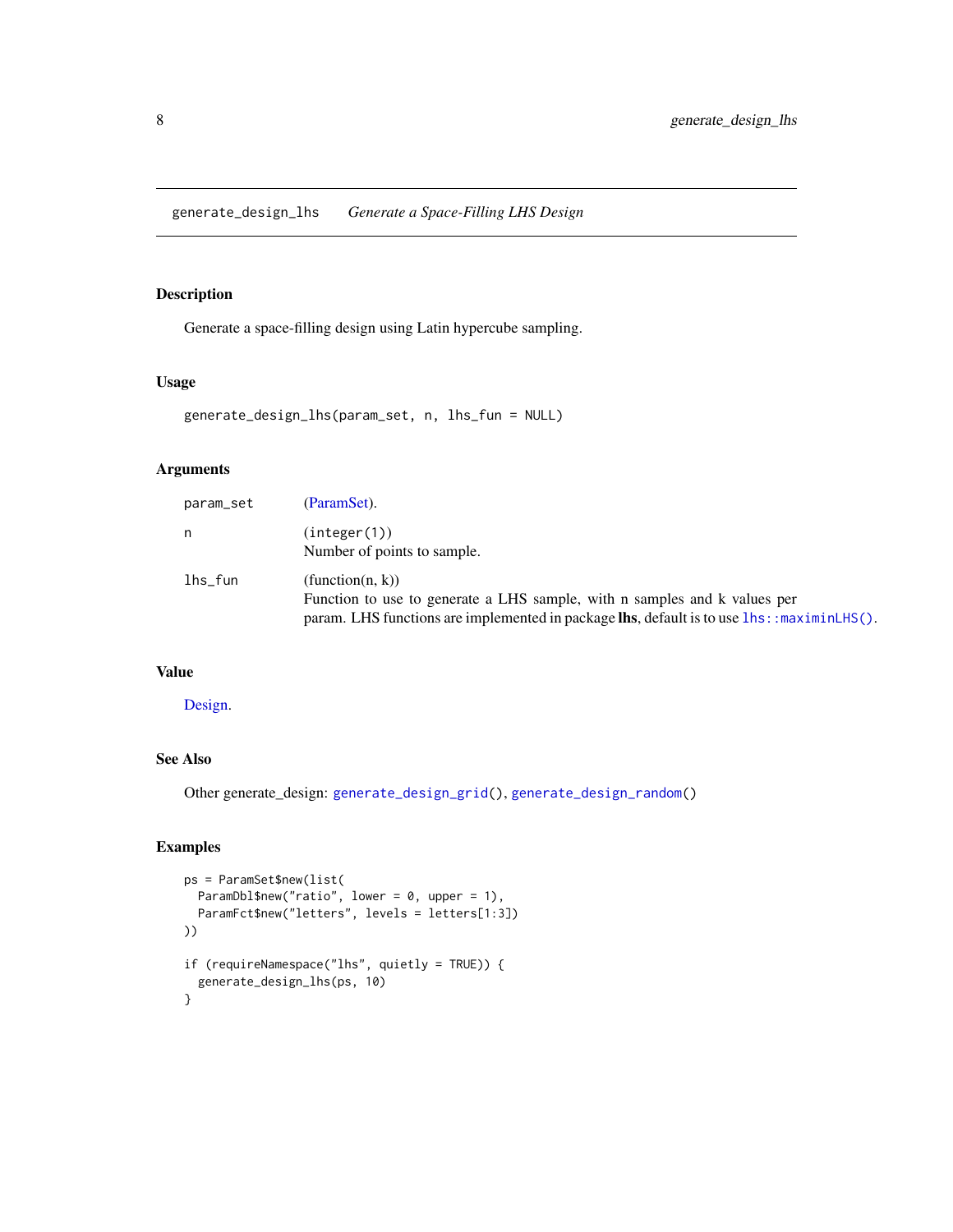<span id="page-8-1"></span><span id="page-8-0"></span>generate\_design\_random

*Generate a Random Design*

# Description

Generates a design with randomly drawn points. Internally uses [SamplerUnif,](#page-37-1) hence, also works for [ParamSets](#page-19-1) with dependencies. If dependencies do not hold, values are set to NA in the resulting data.table.

# Usage

```
generate_design_random(param_set, n)
```
#### Arguments

| param_set | (ParamSet).                        |  |
|-----------|------------------------------------|--|
| n         | (integer(1))                       |  |
|           | Number of points to draw randomly. |  |

# Value

[Design.](#page-4-5)

# See Also

Other generate\_design: [generate\\_design\\_grid\(](#page-6-1)), [generate\\_design\\_lhs\(](#page-7-1))

# Examples

```
ps = ParamSet$new(list(
  ParamDbl$new("ratio", lower = 0, upper = 1),
  ParamFct$new("letters", levels = letters[1:3])
))
generate_design_random(ps, 10)
```
NO\_DEF *Extra data type for "no default value"*

# Description

Special new data type for no-default. Not often needed by the end-user, mainly internal.

- NoDefault: R6 factory.
- NO\_DEF: R6 Singleton object for type, used in [Param.](#page-9-1)
- is\_nodefault(): Is an object of type 'no default'?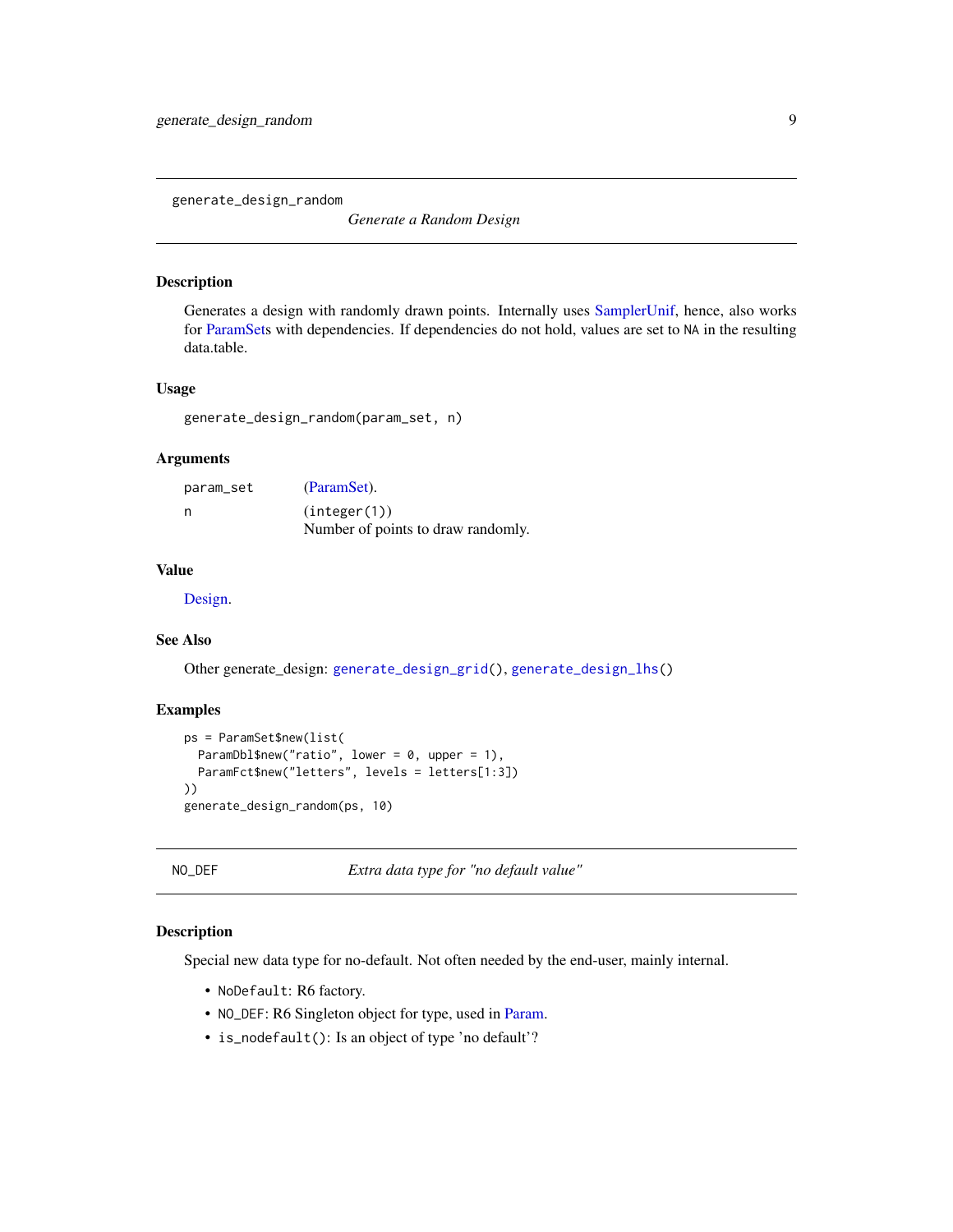<span id="page-9-1"></span><span id="page-9-0"></span>

#### Description

This is the abstract base class for parameter objects like [ParamDbl](#page-12-1) and [ParamFct.](#page-14-1)

# S3 methods

```
• as.data.table()
 Paramdata.table::data.table()
 data.table::data.table()ParamSet.
```
# Public fields

```
id (character(1))
     Identifier of the object.
```
special\_vals (list()) Arbitrary special values this parameter is allowed to take.

default (any) Default value.

tags (character())

Arbitrary tags to group and subset parameters.

# Active bindings

```
class (character(1))
    R6 class name. Read-only.
```

```
is_number (logical(1))
    TRUE if the parameter is of type "dbl" or "int".
is_categ (logical(1))
    TRUE if the parameter is of type "fct" or "lgl".
```
has\_default (logical(1)) Is there a default value?

# Methods

# Public methods:

- [Param\\$new\(\)](#page-3-1)
- [Param\\$check\(\)](#page-10-0)
- [Param\\$assert\(\)](#page-10-1)
- [Param\\$test\(\)](#page-3-2)
- [Param\\$rep\(\)](#page-11-0)
- [Param\\$format\(\)](#page-4-2)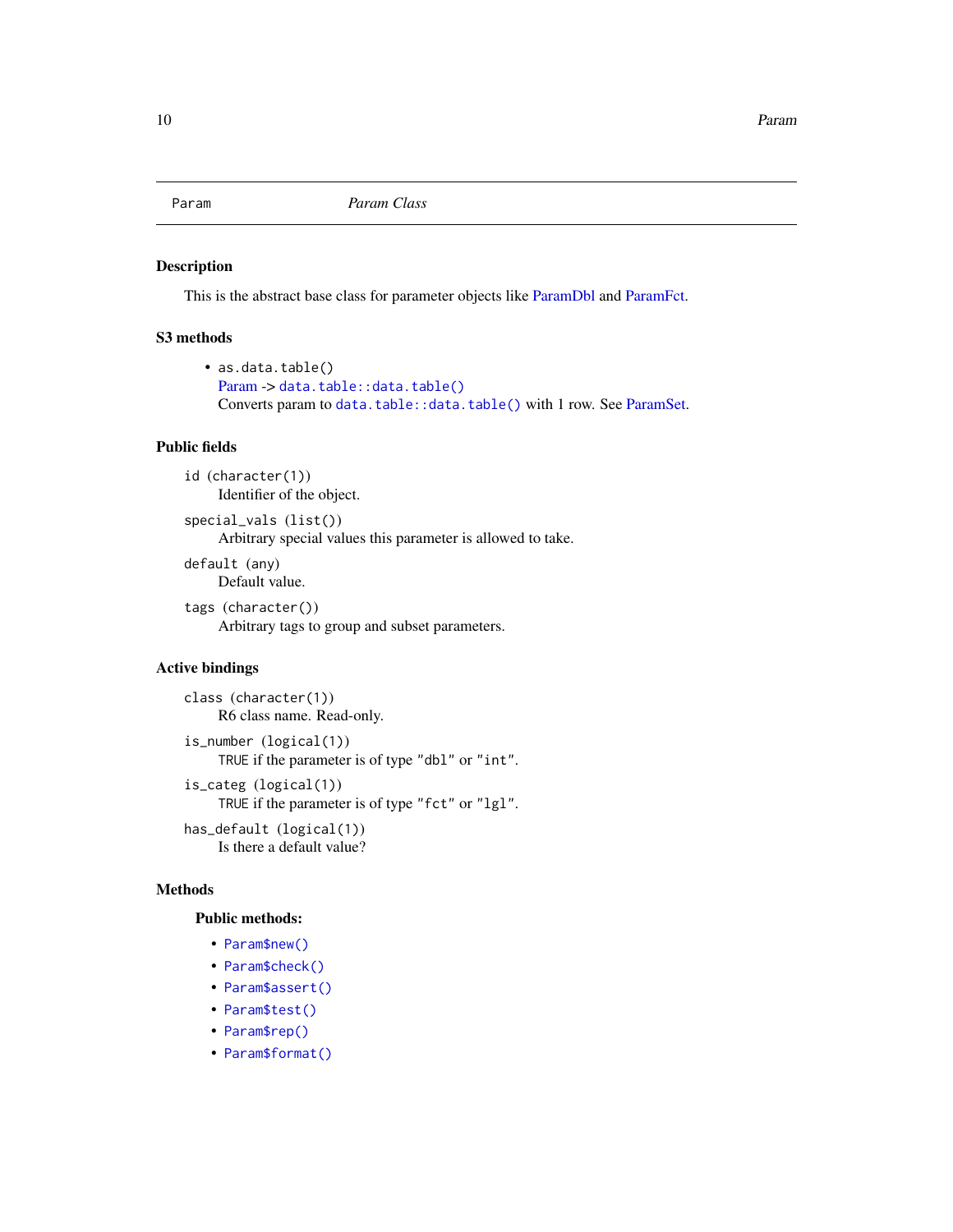#### <span id="page-10-2"></span>Param 2008 and 2008 and 2008 and 2008 and 2008 and 2008 and 2008 and 2008 and 2008 and 2008 and 2008 and 2008 and 2008 and 2008 and 2008 and 2008 and 2008 and 2008 and 2008 and 2008 and 2008 and 2008 and 2008 and 2008 and

- [Param\\$print\(\)](#page-4-3)
- [Param\\$qunif\(\)](#page-11-1)
- [Param\\$clone\(\)](#page-4-4)

**Method** new(): Creates a new instance of this  $R6$  class.

Note that this object is typically constructed via derived classes, e.g., [ParamDbl.](#page-12-1)

*Usage:*

Param\$new(id, special\_vals, default, tags)

*Arguments:*

- id (character(1)) Identifier of the object.
- special\_vals (list())

Arbitrary special values this parameter is allowed to take, to make it feasible. This allows extending the domain of the parameter. Note that these values are only used in feasibility checks, neither in generating designs nor sampling.

default (any)

Default value. Can be from the domain of the parameter or an element of special\_vals. Has value [NO\\_DEF](#page-8-2) if no default exists. NULL can be a valid default. The value has no effect on ParamSet\$values or the behavior of ParamSet\$check(), \$test() or \$assert(). The default is intended to be used for documentation purposes. '

```
tags (character())
```
Arbitrary tags to group and subset parameters. Some tags serve a special purpose:

• "required" implies that the parameters has to be given when setting values in [Param-](#page-19-1)[Set.](#page-19-1)

<span id="page-10-0"></span>Method check(): checkmate-like check-function. Take a value from the domain of the parameter, and check if it is feasible. A value is feasible if it is of the same storage\_type, inside of the bounds or element of special\_vals.

*Usage:* Param\$check(x) *Arguments:*

x (any).

*Returns:* If successful TRUE, if not a string with the error message.

<span id="page-10-1"></span>Method assert(): checkmate-like assert-function. Take a value from the domain of the parameter, and assert if it is feasible. A value is feasible if it is of the same storage\_type, inside of the bounds or element of special\_vals.

*Usage:* Param\$assert(x)

*Arguments:*

x (any).

*Returns:* If successful x invisibly, if not an exception is raised.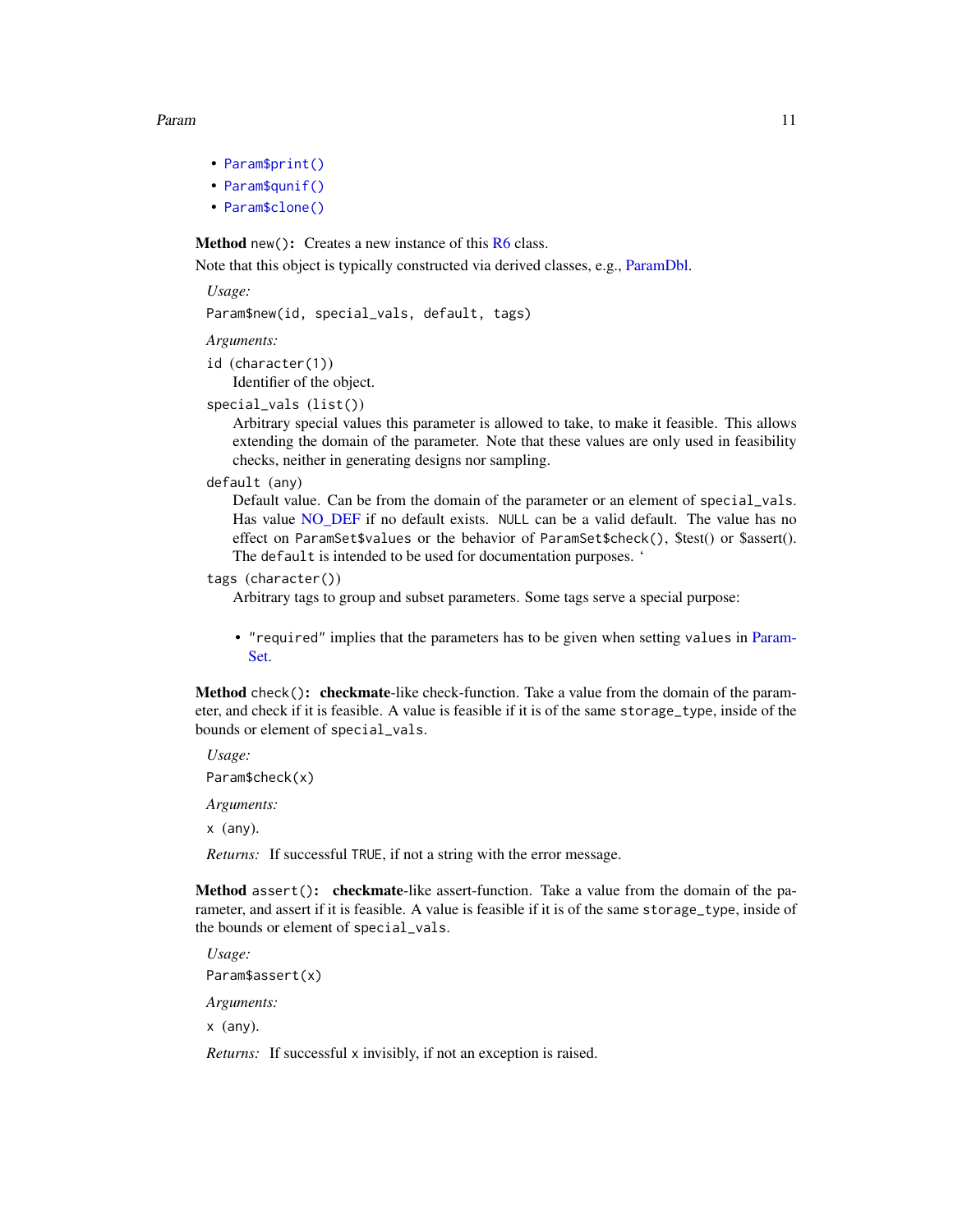<span id="page-11-2"></span>Method test(): checkmate-like test-function. Take a value from the domain of the parameter, and test if it is feasible. A value is feasible if it is of the same storage\_type, inside of the bounds or element of special\_vals.

*Usage:* Param\$test(x) *Arguments:* x (any). *Returns:* If successful TRUE, if not FALSE.

<span id="page-11-0"></span>Method rep(): Repeats this parameter n-times (by cloning). Each parameter is named "[id]*rep*[k]" and gets the additional tag "[id]\_rep".

*Usage:* Param\$rep(n) *Arguments:* n (integer(1)). *Returns:* [ParamSet.](#page-19-1)

Method format(): Helper for print outputs.

*Usage:* Param\$format()

Method print(): Printer.

```
Usage:
Param$print(
  ...,
 hide_cols = c("nlevels", "is_bounded", "special_vals", "tags", "storage_type")
)
Arguments:
... (ignored).
hide_cols (character())
   Which fields should not be printed? Default is "nlevels", "is_bounded", "special_vals",
    "tags", and "storage_type".
```
<span id="page-11-1"></span>**Method** qunif(): Takes values from  $[0,1]$  and maps them, regularly distributed, to the domain of the parameter. Think of: quantile function or the use case to map a uniform- $[0,1]$  random variable into a uniform sample from this param.

*Usage:* Param\$qunif(x) *Arguments:* x (numeric(1)). *Returns:* Value of the domain of the parameter.

Method clone(): The objects of this class are cloneable with this method.

*Usage:* Param\$clone(deep = FALSE) *Arguments:* deep Whether to make a deep clone.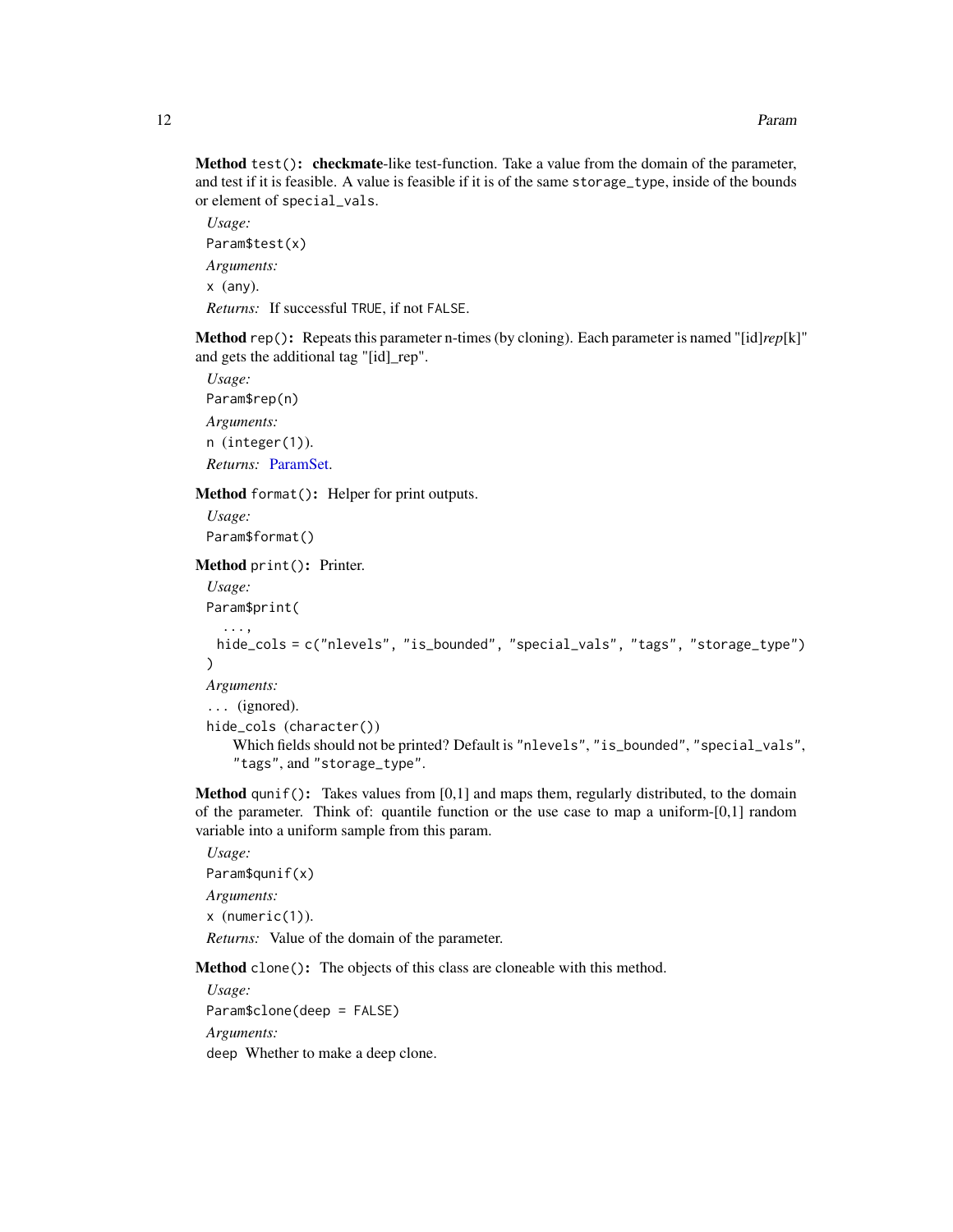#### <span id="page-12-0"></span>ParamDbl 13

# See Also

Other Params: [ParamDbl](#page-12-1), [ParamFct](#page-14-1), [ParamInt](#page-16-1), [ParamLgl](#page-18-1), [ParamUty](#page-27-1)

<span id="page-12-1"></span>ParamDbl *Numerical Parameter*

#### Description

A [Param](#page-9-1) to describe real-valued parameters.

#### Super class

[paradox::Param](#page-0-0) -> ParamDbl

# Public fields

lower (numeric(1)) Lower bound. Always NA for [ParamFct,](#page-14-1) [ParamLgl](#page-18-1) and [ParamUty.](#page-27-1)

upper (numeric(1))

Upper bound. Always NA for [ParamFct,](#page-14-1) [ParamLgl](#page-18-1) and [ParamUty.](#page-27-1)

# Active bindings

levels (character() | NULL)

Set of allowed levels. Always NULL for [ParamDbl,](#page-12-1) [ParamInt](#page-16-1) and [ParamUty.](#page-27-1) Always c(TRUE,FALSE) for [ParamLgl.](#page-18-1)

nlevels (integer(1) | Inf)

Number of categorical levels. Always Inf for [ParamDbl](#page-12-1) and [ParamUty.](#page-27-1) The number of integers in the range [lower, upper], or Inf if unbounded for [ParamInt.](#page-16-1) Always 2 for [ParamLgl.](#page-18-1)

```
is_bounded (logical(1))
```
Are the bounds finite? Always TRUE for [ParamFct](#page-14-1) and [ParamLgl.](#page-18-1) Always FALSE for [Para](#page-27-1)[mUty.](#page-27-1)

storage\_type (character(1))

Data type when values of this parameter are stored in a data table or sampled. Always "numeric" for [ParamDbl.](#page-12-1) Always "character" for [ParamFct.](#page-14-1) Always "integer" for [ParamInt.](#page-16-1) Always "logical" for [ParamLgl.](#page-18-1) Always "list" for [ParamUty.](#page-27-1)

# **Methods**

# Public methods:

- [ParamDbl\\$new\(\)](#page-3-1)
- [ParamDbl\\$clone\(\)](#page-4-4)

**Method** new( $)$ : Creates a new instance of this  $R6$  class.

*Usage:*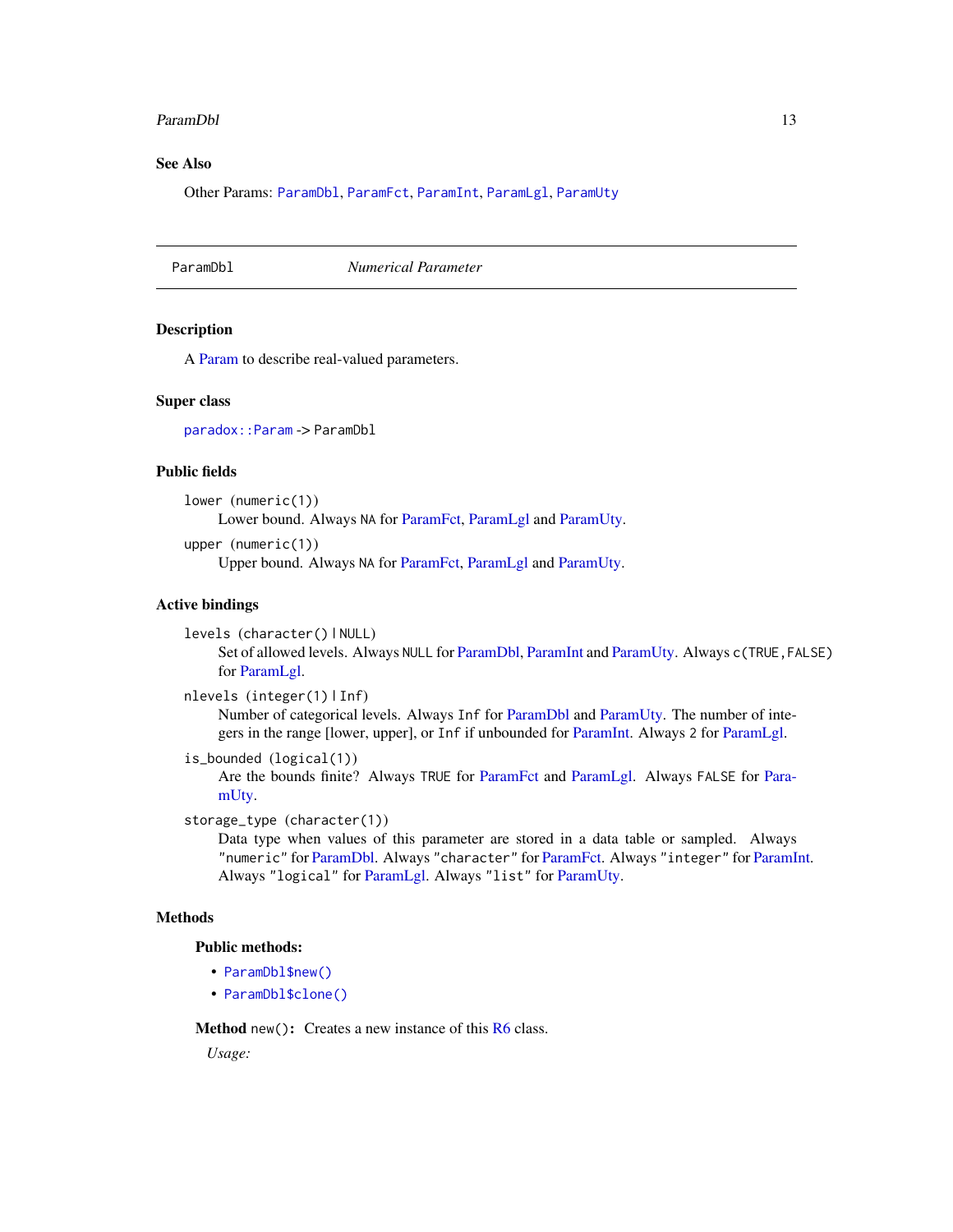```
ParamDbl$new(
  id,
  lower = -Inf,upper = Inf,
  special_values = list(),default = NO_DEF,tags = character()\lambdaArguments:
id (character(1))
   Identifier of the object.
```
lower (numeric(1))

Lower bound, can be -Inf.

```
upper (numeric(1))
```

```
Upper bound can be +Inf.
```

```
special_vals (list())
```
Arbitrary special values this parameter is allowed to take, to make it feasible. This allows extending the domain of the parameter. Note that these values are only used in feasibility checks, neither in generating designs nor sampling.

# default (any)

Default value. Can be from the domain of the parameter or an element of special\_vals. Has value [NO\\_DEF](#page-8-2) if no default exists. NULL can be a valid default. The value has no effect on ParamSet\$values or the behavior of ParamSet\$check(), \$test() or \$assert(). The default is intended to be used for documentation purposes. '

# tags (character())

Arbitrary tags to group and subset parameters. Some tags serve a special purpose:

• "required" implies that the parameters has to be given when setting values in [Param-](#page-19-1)[Set.](#page-19-1)

Method clone(): The objects of this class are cloneable with this method.

```
Usage:
```
ParamDbl\$clone(deep = FALSE)

*Arguments:*

deep Whether to make a deep clone.

# Note

The upper and lower bounds in \$check() are expanded by sqrt(.Machine\$double.eps) to prevent errors due to the precision of double values.

# See Also

Other Params: [ParamFct](#page-14-1), [ParamInt](#page-16-1), [ParamLgl](#page-18-1), [ParamUty](#page-27-1), [Param](#page-9-1)

# Examples

```
ParamDbl$new("ratio", lower = 0, upper = 1, default = 0.5)
```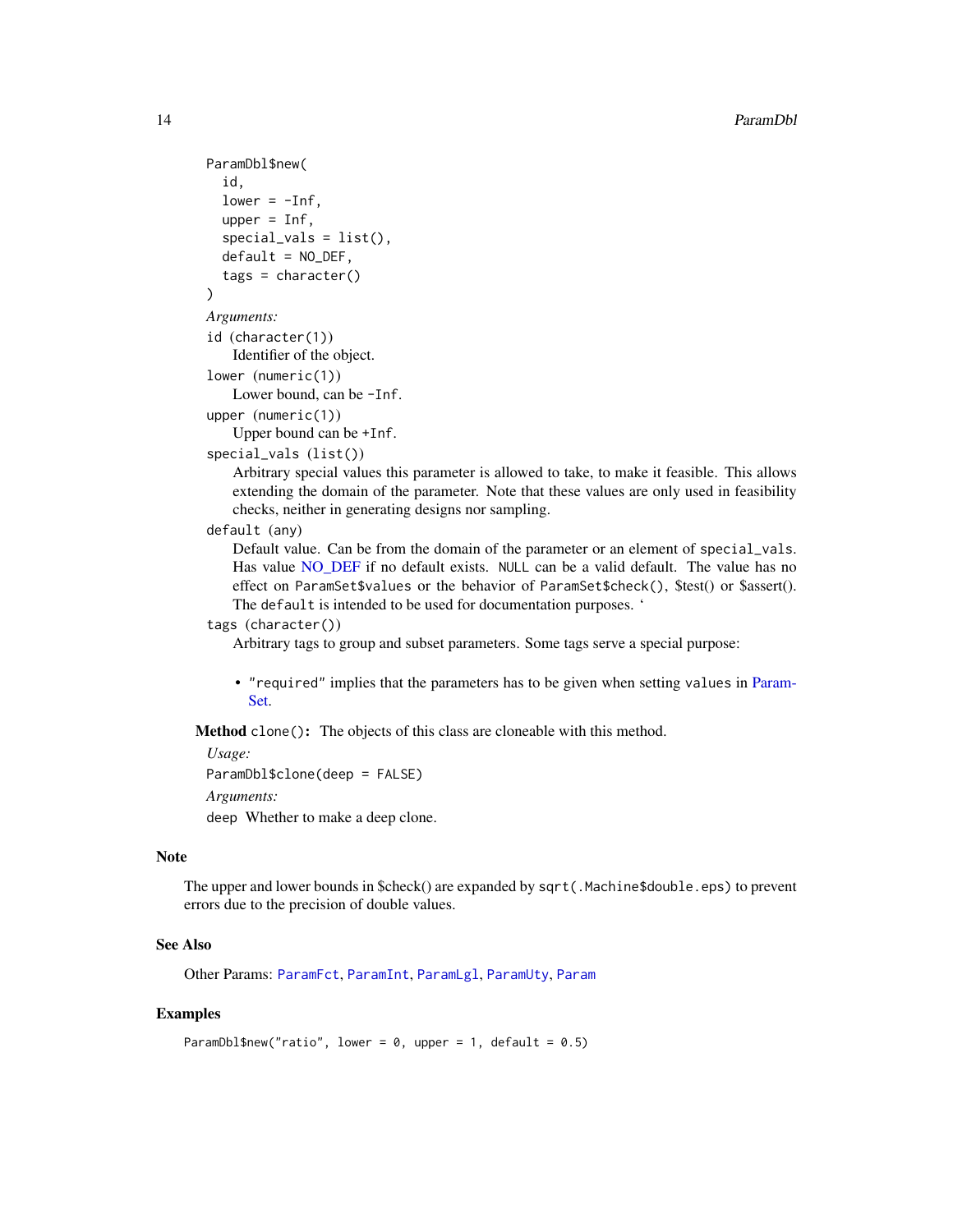<span id="page-14-1"></span><span id="page-14-0"></span>

#### Description

A [Param](#page-9-1) to describe categorical (factor) parameters.

# Super class

[paradox::Param](#page-0-0) -> ParamFct

# Public fields

```
levels (character() | NULL)
     Set of allowed levels. Always NULL for ParamDbl, ParamInt and ParamUty. Always c(TRUE,FALSE)
     for ParamLgl.
```
#### Active bindings

```
lower (numeric(1))
```
Lower bound. Always NA for [ParamFct,](#page-14-1) [ParamLgl](#page-18-1) and [ParamUty.](#page-27-1)

```
upper (numeric(1))
```
Upper bound. Always NA for [ParamFct,](#page-14-1) [ParamLgl](#page-18-1) and [ParamUty.](#page-27-1)

```
nlevels (integer(1) | Inf)
```
Number of categorical levels. Always Inf for [ParamDbl](#page-12-1) and [ParamUty.](#page-27-1) The number of integers in the range [lower, upper], or Inf if unbounded for [ParamInt.](#page-16-1) Always 2 for [ParamLgl.](#page-18-1)

```
is_bounded (logical(1))
```
Are the bounds finite? Always TRUE for [ParamFct](#page-14-1) and [ParamLgl.](#page-18-1) Always FALSE for [Para](#page-27-1)[mUty.](#page-27-1)

```
storage_type (character(1))
```
Data type when values of this parameter are stored in a data table or sampled. Always "numeric" for [ParamDbl.](#page-12-1) Always "character" for [ParamFct.](#page-14-1) Always "integer" for [ParamInt.](#page-16-1) Always "logical" for [ParamLgl.](#page-18-1) Always "list" for [ParamUty.](#page-27-1)

# **Methods**

```
Public methods:
```
- [ParamFct\\$new\(\)](#page-3-1)
- [ParamFct\\$clone\(\)](#page-4-4)

Method new(): Creates a new instance of this [R6](#page-0-0) class.

*Usage:*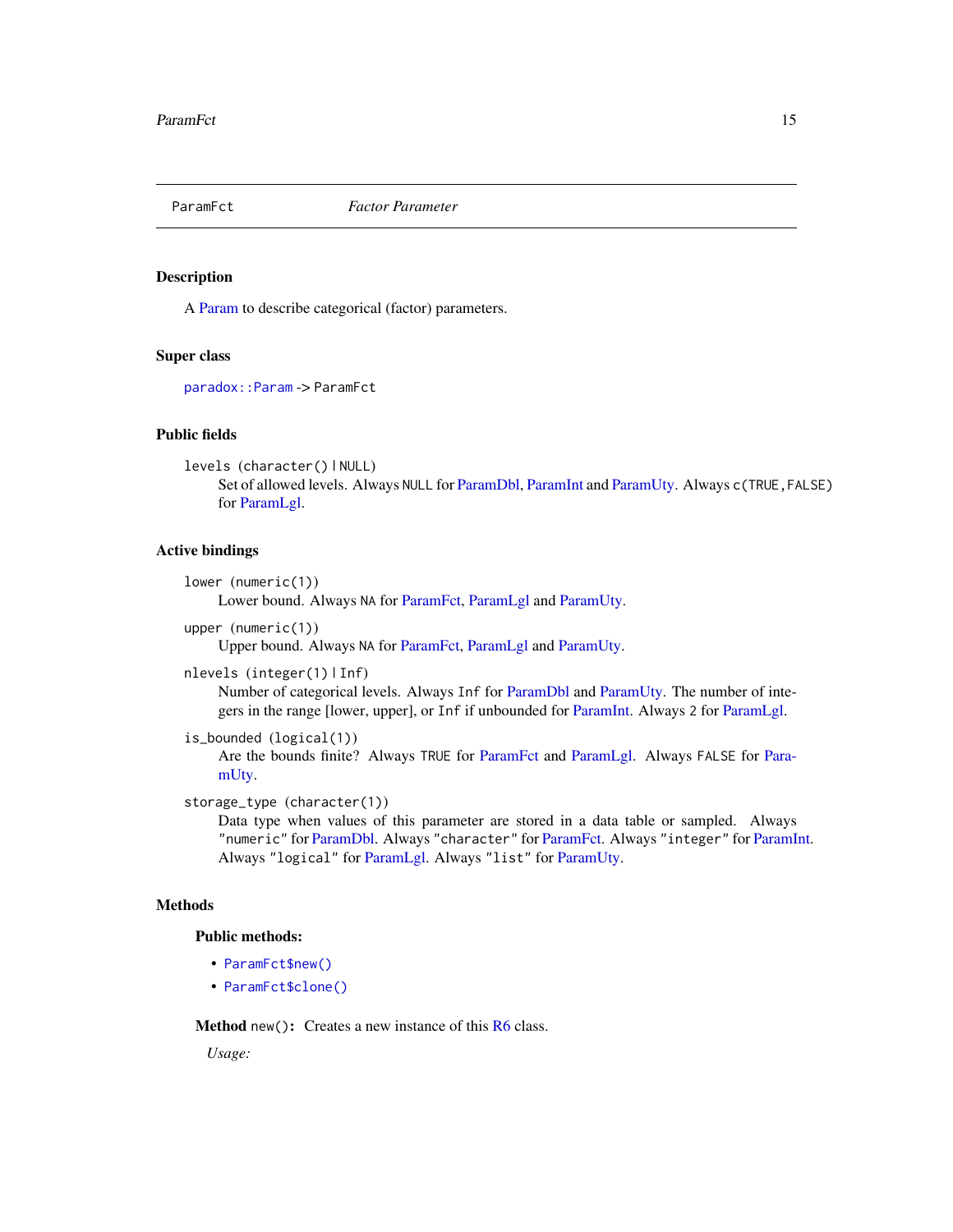```
ParamFct$new(
  id,
  levels,
  special_values = list(),
  default = NO_DEF,tags = character())
```

```
Arguments:
```
id (character(1)) Identifier of the object.

levels (character()) Set of allowed levels.

```
special_vals (list())
```
Arbitrary special values this parameter is allowed to take, to make it feasible. This allows extending the domain of the parameter. Note that these values are only used in feasibility checks, neither in generating designs nor sampling.

```
default (any)
```
Default value. Can be from the domain of the parameter or an element of special\_vals. Has value NO DEF if no default exists. NULL can be a valid default. The value has no effect on ParamSet\$values or the behavior of ParamSet\$check(), \$test() or \$assert(). The default is intended to be used for documentation purposes. '

# tags (character())

Arbitrary tags to group and subset parameters. Some tags serve a special purpose:

• "required" implies that the parameters has to be given when setting values in [Param-](#page-19-1)[Set.](#page-19-1)

Method clone(): The objects of this class are cloneable with this method.

*Usage:*

```
ParamFct$clone(deep = FALSE)
```
*Arguments:*

deep Whether to make a deep clone.

# See Also

Other Params: [ParamDbl](#page-12-1), [ParamInt](#page-16-1), [ParamLgl](#page-18-1), [ParamUty](#page-27-1), [Param](#page-9-1)

# Examples

ParamFct\$new("f", levels = letters[1:3])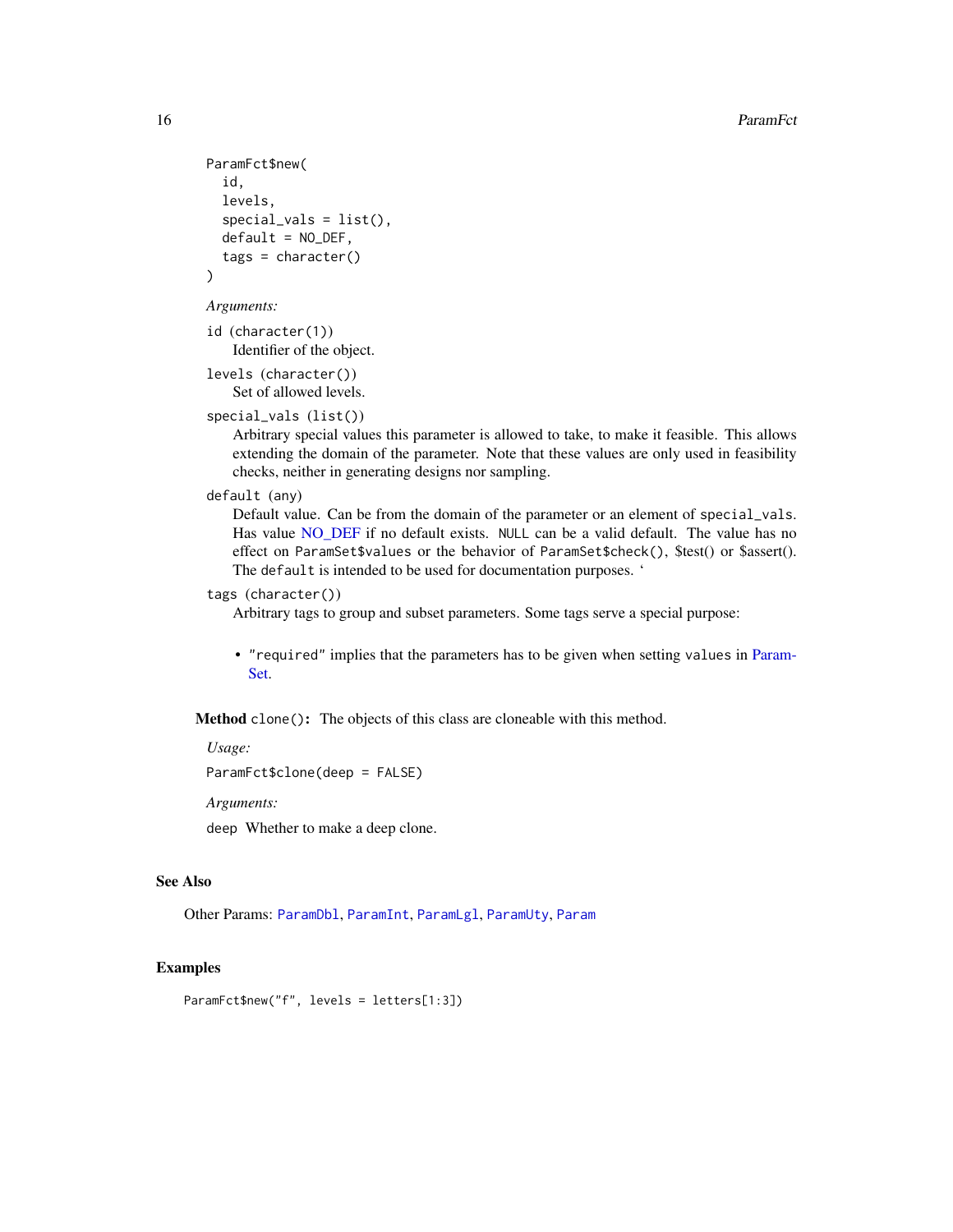<span id="page-16-1"></span><span id="page-16-0"></span>

# Description

A [Param](#page-9-1) to describe integer parameters.

#### Methods

See [Param.](#page-9-1)

# Super class

[paradox::Param](#page-0-0) -> ParamInt

#### Public fields

lower (numeric(1))

Lower bound. Always NA for [ParamFct,](#page-14-1) [ParamLgl](#page-18-1) and [ParamUty.](#page-27-1)

```
upper (numeric(1))
```
Upper bound. Always NA for [ParamFct,](#page-14-1) [ParamLgl](#page-18-1) and [ParamUty.](#page-27-1)

# Active bindings

levels (character() | NULL)

Set of allowed levels. Always NULL for [ParamDbl,](#page-12-1) [ParamInt](#page-16-1) and [ParamUty.](#page-27-1) Always c(TRUE,FALSE) for [ParamLgl.](#page-18-1)

```
nlevels (integer(1) | Inf)
```
Number of categorical levels. Always Inf for [ParamDbl](#page-12-1) and [ParamUty.](#page-27-1) The number of integers in the range [lower, upper], or Inf if unbounded for [ParamInt.](#page-16-1) Always 2 for [ParamLgl.](#page-18-1)

```
is_bounded (logical(1))
```
Are the bounds finite? Always TRUE for [ParamFct](#page-14-1) and [ParamLgl.](#page-18-1) Always FALSE for [Para](#page-27-1)[mUty.](#page-27-1)

storage\_type (character(1))

Data type when values of this parameter are stored in a data table or sampled. Always "numeric" for [ParamDbl.](#page-12-1) Always "character" for [ParamFct.](#page-14-1) Always "integer" for [ParamInt.](#page-16-1) Always "logical" for [ParamLgl.](#page-18-1) Always "list" for [ParamUty.](#page-27-1)

#### Methods

# Public methods:

- [ParamInt\\$new\(\)](#page-3-1)
- [ParamInt\\$clone\(\)](#page-4-4)

Method new(): Creates a new instance of this [R6](#page-0-0) class.

*Usage:*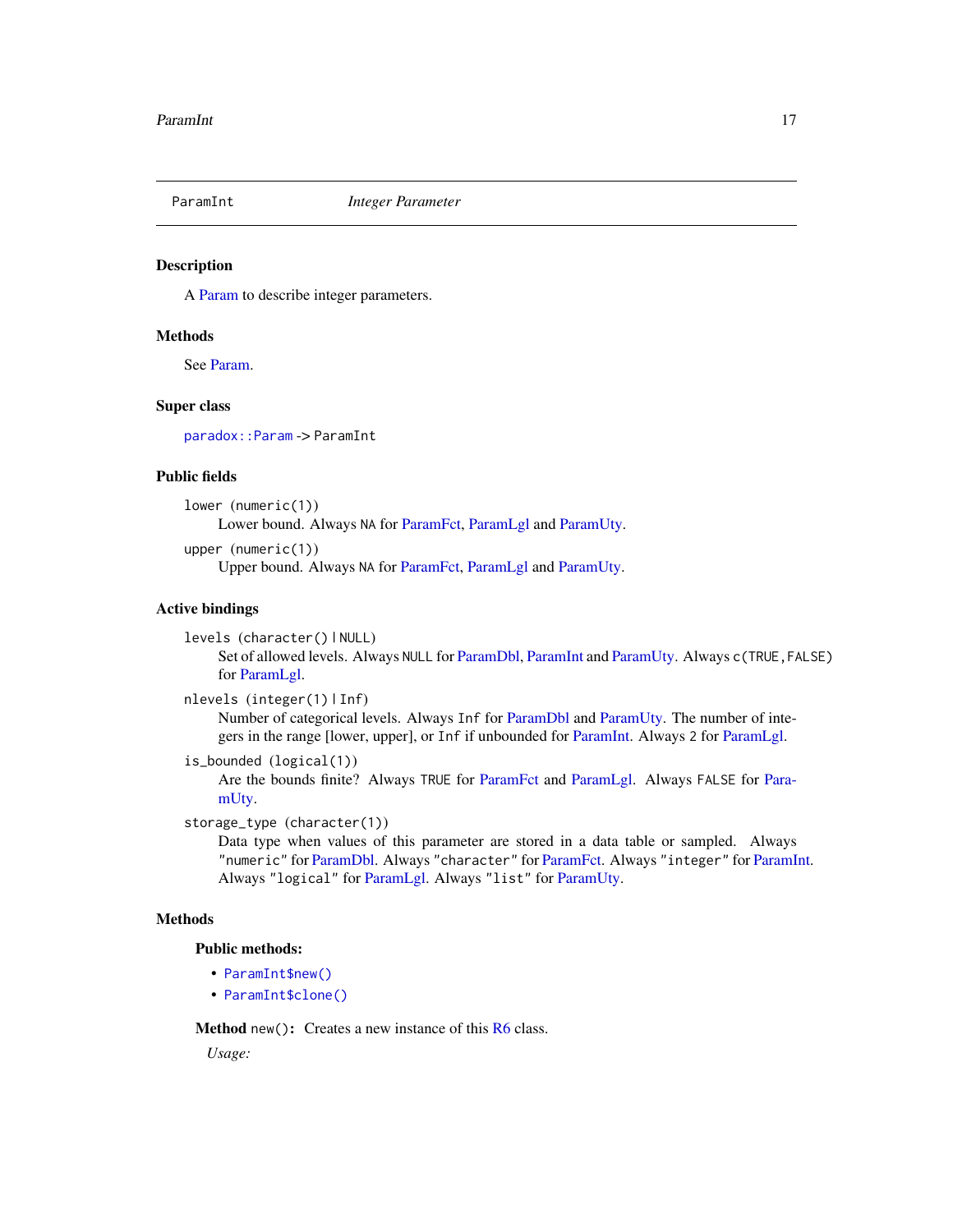```
ParamInt$new(
  id,
  lower = -Inf,upper = Inf,
  special_values = list(),default = NO_DEF,tags = character())
```
*Arguments:*

id (character(1)) Identifier of the object.

```
lower (numeric(1))
```
Lower bound, can be -Inf.

```
upper (numeric(1))
   Upper bound can be +Inf.
```

```
special_vals (list())
```
Arbitrary special values this parameter is allowed to take, to make it feasible. This allows extending the domain of the parameter. Note that these values are only used in feasibility checks, neither in generating designs nor sampling.

# default (any)

Default value. Can be from the domain of the parameter or an element of special\_vals. Has value [NO\\_DEF](#page-8-2) if no default exists. NULL can be a valid default. The value has no effect on ParamSet\$values or the behavior of ParamSet\$check(), \$test() or \$assert(). The default is intended to be used for documentation purposes. '

# tags (character())

Arbitrary tags to group and subset parameters. Some tags serve a special purpose:

• "required" implies that the parameters has to be given when setting values in [Param-](#page-19-1)[Set.](#page-19-1)

Method clone(): The objects of this class are cloneable with this method.

*Usage:*

ParamInt\$clone(deep = FALSE)

*Arguments:*

deep Whether to make a deep clone.

# See Also

Other Params: [ParamDbl](#page-12-1), [ParamFct](#page-14-1), [ParamLgl](#page-18-1), [ParamUty](#page-27-1), [Param](#page-9-1)

# Examples

ParamInt\$new("count", lower =  $0$ , upper = 10, default = 1)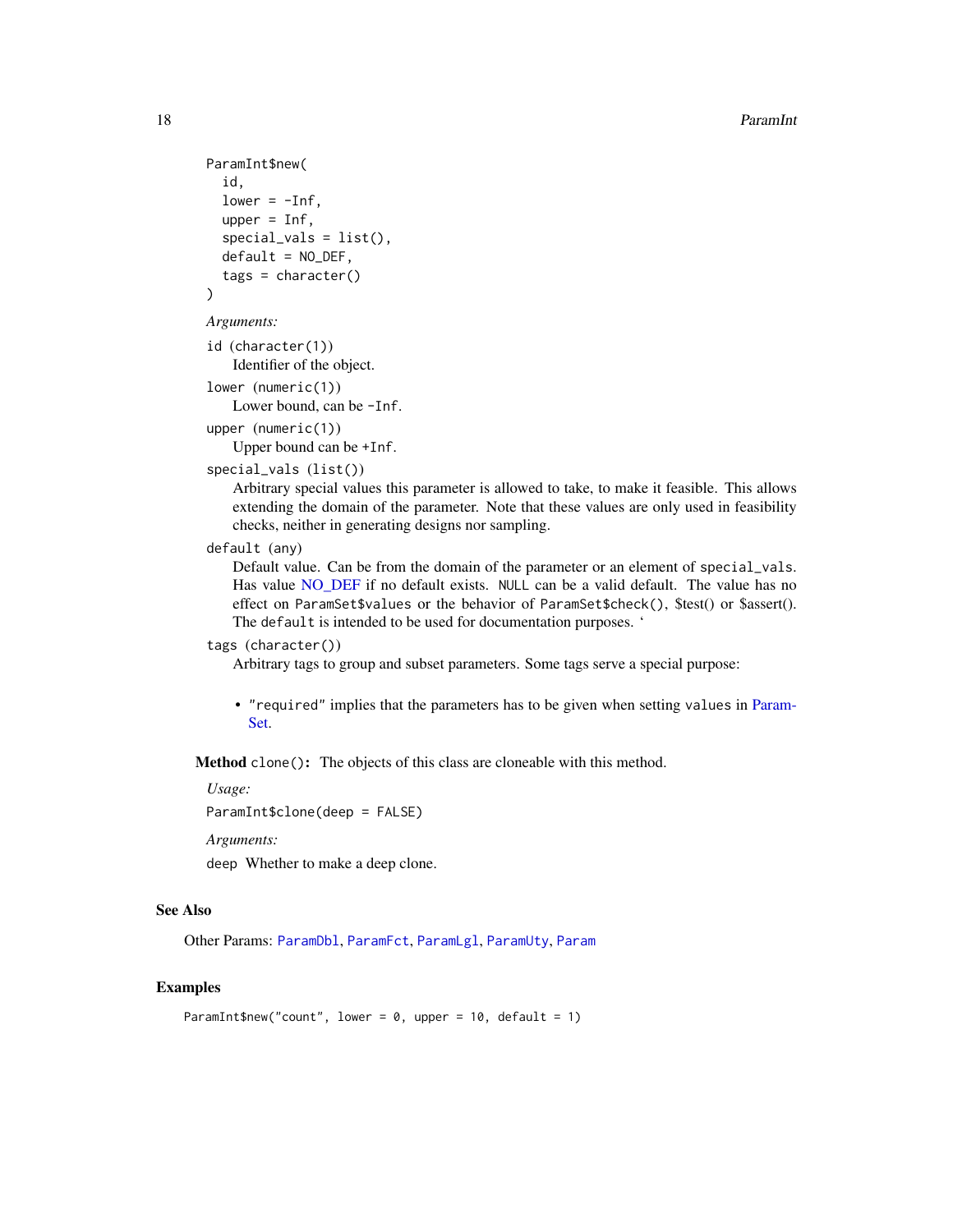<span id="page-18-1"></span><span id="page-18-0"></span>

# Description

A [Param](#page-9-1) to describe logical parameters.

#### Super class

[paradox::Param](#page-0-0) -> ParamLgl

#### Active bindings

lower (numeric(1))

Lower bound. Always NA for [ParamFct,](#page-14-1) [ParamLgl](#page-18-1) and [ParamUty.](#page-27-1)

upper (numeric(1))

Upper bound. Always NA for [ParamFct,](#page-14-1) [ParamLgl](#page-18-1) and [ParamUty.](#page-27-1)

levels (character() | NULL)

Set of allowed levels. Always NULL for [ParamDbl,](#page-12-1) [ParamInt](#page-16-1) and [ParamUty.](#page-27-1) Always c(TRUE,FALSE) for [ParamLgl.](#page-18-1)

```
nlevels (integer(1) | Inf)
```
Number of categorical levels. Always Inf for [ParamDbl](#page-12-1) and [ParamUty.](#page-27-1) The number of integers in the range [lower, upper], or Inf if unbounded for [ParamInt.](#page-16-1) Always 2 for [ParamLgl.](#page-18-1)

is\_bounded (logical(1))

Are the bounds finite? Always TRUE for [ParamFct](#page-14-1) and [ParamLgl.](#page-18-1) Always FALSE for [Para](#page-27-1)[mUty.](#page-27-1)

```
storage_type (character(1))
```
Data type when values of this parameter are stored in a data table or sampled. Always "numeric" for [ParamDbl.](#page-12-1) Always "character" for [ParamFct.](#page-14-1) Always "integer" for [ParamInt.](#page-16-1) Always "logical" for [ParamLgl.](#page-18-1) Always "list" for [ParamUty.](#page-27-1)

# Methods

# Public methods:

- [ParamLgl\\$new\(\)](#page-3-1)
- [ParamLgl\\$clone\(\)](#page-4-4)

Method new(): Creates a new instance of this [R6](#page-0-0) class.

*Usage:*

```
ParamLgl$new(id, special_vals = list(), default = NO_DEF, tags = character())
```
*Arguments:*

id (character(1))

Identifier of the object.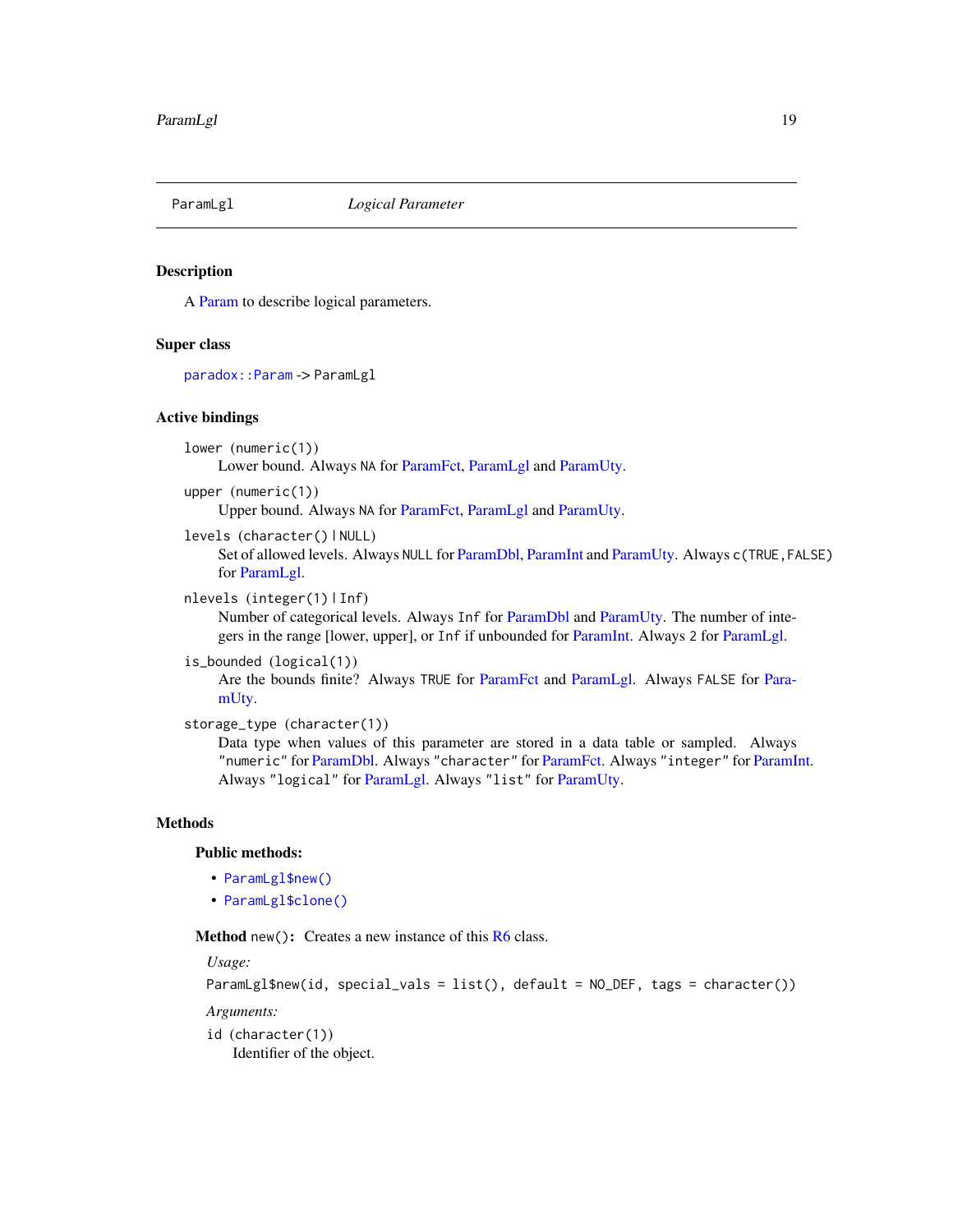# <span id="page-19-0"></span>special\_vals (list())

Arbitrary special values this parameter is allowed to take, to make it feasible. This allows extending the domain of the parameter. Note that these values are only used in feasibility checks, neither in generating designs nor sampling.

# default (any)

Default value. Can be from the domain of the parameter or an element of special\_vals. Has value [NO\\_DEF](#page-8-2) if no default exists. NULL can be a valid default. The value has no effect on ParamSet\$values or the behavior of ParamSet\$check(), \$test() or \$assert(). The default is intended to be used for documentation purposes. '

#### tags (character())

Arbitrary tags to group and subset parameters. Some tags serve a special purpose:

• "required" implies that the parameters has to be given when setting values in [Param-](#page-19-1)[Set.](#page-19-1)

Method clone(): The objects of this class are cloneable with this method.

```
Usage:
```
ParamLgl\$clone(deep = FALSE)

*Arguments:*

deep Whether to make a deep clone.

#### See Also

Other Params: [ParamDbl](#page-12-1), [ParamFct](#page-14-1), [ParamInt](#page-16-1), [ParamUty](#page-27-1), [Param](#page-9-1)

#### Examples

ParamLgl\$new("flag", default = TRUE)

<span id="page-19-1"></span>ParamSet *ParamSet*

#### **Description**

A set of [Param](#page-9-1) objects. Please note that when creating a set or adding to it, the parameters of the resulting set have to be uniquely named with IDs with valid R names. The set also contains a member variable values which can be used to store an active configuration / or to partially fix some parameters to constant values (regarding subsequent sampling or generation of designs).

#### S3 methods and type converters

• as.data.table() [ParamSet](#page-19-1) -> [data.table::data.table\(\)](#page-0-0) Compact representation as datatable. Col types are:

– id: character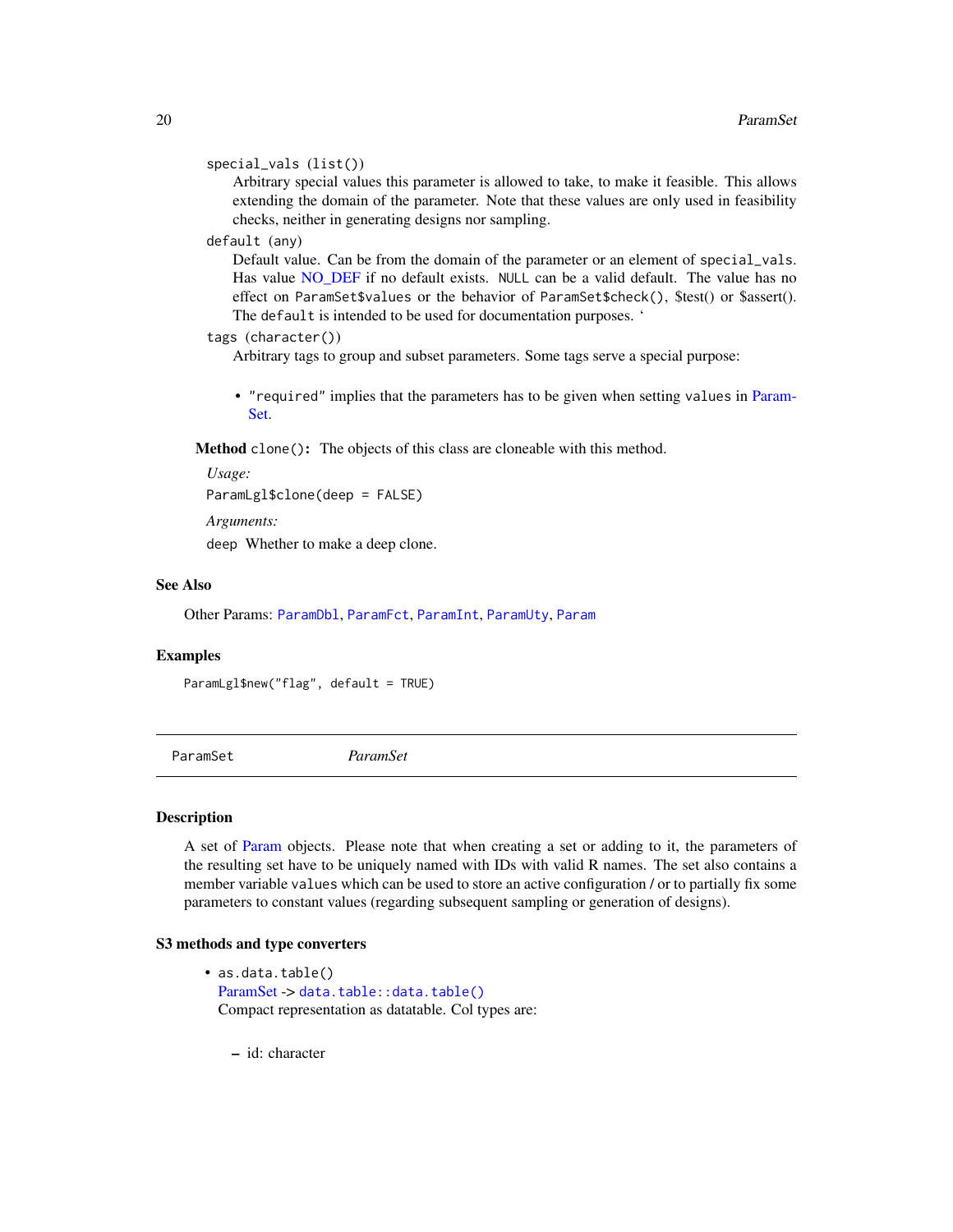#### <span id="page-20-0"></span>ParamSet 21

- lower, upper: double
- levels: list col, with NULL elements
- special\_vals: list col of list
- is\_bounded: logical
- default: list col, with NULL elements
- storage\_type: character
- tags: list col of character vectors

# Public fields

```
assert_values (logical(1))
```
Should values be checked for validity during assigment to active binding \$values? Default is TRUE, only switch this off if you know what you are doing.

# Active bindings

```
params (named list())
```
List of [Param,](#page-9-1) named with their respective ID.

```
deps (data.table::data.table())
```
Table has cols id (character(1)) and on (character(1)) and cond [\(Condition\)](#page-3-3). Lists all (direct) dependency parents of a param, through parameter IDs. Internally created by a call to add\_dep. Settable, if you want to remove dependencies or perform other changes.

```
set_id (character(1))
```
ID of this param set. Default "". Settable.

- length (integer(1)) Number of contained [Params](#page-9-1).
- is\_empty (logical(1)) Is the ParamSet empty?
- class (named character())

Classes of contained parameters, named with parameter IDs.

lower (named double())

Lower bounds of parameters (NA if parameter is not numeric). Named with parameter IDs.

upper (named double())

Upper bounds of parameters (NA if parameter is not numeric). Named with parameter IDs.

levels (named list())

List of character vectors of allowed categorical values of contained parameters. NULL if the parameter is not categorical. Named with parameter IDs.

```
nlevels (named integer())
```
Number of categorical levels per parameter, Inf for double parameters or unbounded integer parameters. Named with param IDs.

is\_bounded (named logical())

Do all parameters have finite bounds? Named with parameter IDs.

special\_vals (named list() of list())

Special values for all parameters. Named with parameter IDs.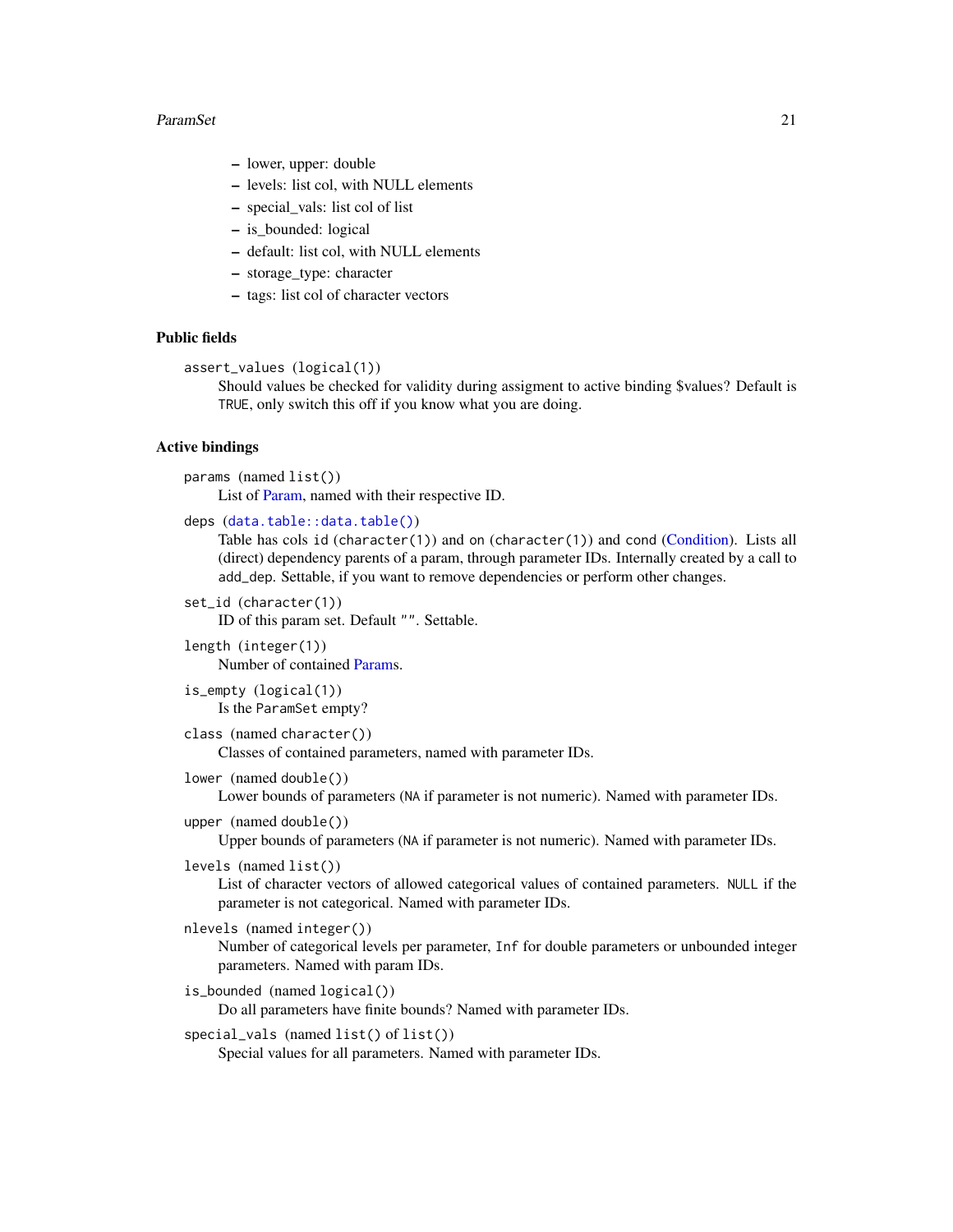```
default (named list())
```
Default values of all parameters. If no default exists, element is not present. Named with parameter IDs.

tags (named list() of character())

Can be used to group and subset parameters. Named with parameter IDs.

```
storage_type (character())
```
Data types of parameters when stored in tables. Named with parameter IDs.

```
is_number (named logical())
    Position is TRUE for ParamDbl and ParamInt. Named with parameter IDs.
```
is\_categ (named logical()) Position is TRUE for [ParamFct](#page-14-1) and [ParamLgl.](#page-18-1) Named with parameter IDs.

```
is_numeric (logical(1))
```
Is TRUE if all parameters are [ParamDbl](#page-12-1) or [ParamInt.](#page-16-1)

```
is_categorical (logical(1))
```
Is TRUE if all parameters are [ParamFct](#page-14-1) and [ParamLgl.](#page-18-1)

# trafo (function(x, param\_set))

Transformation function. Settable. User has to pass a function $(x, param_set)$ , of the form  $(named list(), ParamSet)$  $(named list(), ParamSet)$  -> named list().

The function is responsible to transform a feasible configuration into another encoding, before potentially evaluating the configuration with the target algorithm. For the output, not many things have to hold. It needs to have unique names, and the target algorithm has to accept the configuration. For convenience, the self-paramset is also passed in, if you need some info from it (e.g. tags). Is NULL by default, and you can set it to NULL to switch the transformation off.

```
has_trafo (logical(1))
```
Has the set a trafo function?

```
values (named list())
```
Currently set / fixed parameter values. Settable, and feasibility of values will be checked when you set them. You do not have to set values for all parameters, but only for a subset. When you set values, all previously set values will be unset / removed.

```
has_deps (logical(1))
```
Has the set parameter dependencies?

# Methods

#### Public methods:

- [ParamSet\\$new\(\)](#page-3-1)
- [ParamSet\\$add\(\)](#page-22-0)
- [ParamSet\\$ids\(\)](#page-22-1)
- [ParamSet\\$get\\_values\(\)](#page-22-2)
- [ParamSet\\$subset\(\)](#page-22-3)
- [ParamSet\\$check\(\)](#page-10-0)
- [ParamSet\\$test\(\)](#page-3-2)
- [ParamSet\\$assert\(\)](#page-10-1)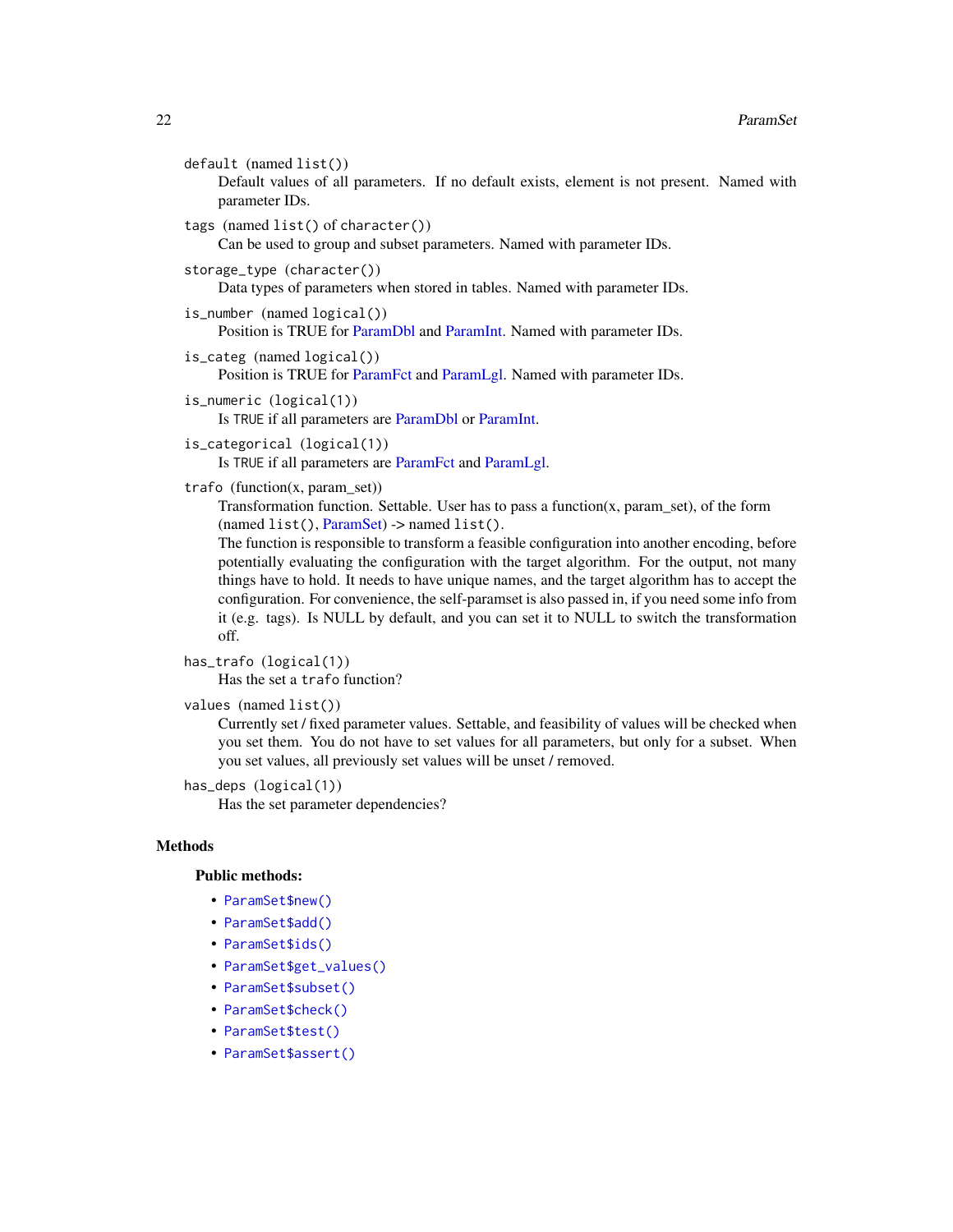#### <span id="page-22-4"></span>ParamSet 23

- [ParamSet\\$check\\_dt\(\)](#page-23-0)
- [ParamSet\\$test\\_dt\(\)](#page-24-0)
- [ParamSet\\$assert\\_dt\(\)](#page-24-1)
- [ParamSet\\$add\\_dep\(\)](#page-24-2)
- [ParamSet\\$format\(\)](#page-4-2)
- [ParamSet\\$print\(\)](#page-4-3)
- [ParamSet\\$clone\(\)](#page-4-4)

Method new(): Creates a new instance of this [R6](#page-0-0) class.

```
Usage:
ParamSet$new(params = named_list())
Arguments:
params (list())
```
List of [Param,](#page-9-1) named with their respective ID. Parameters are cloned.

<span id="page-22-0"></span>Method add(): Adds a single param or another set to this set, all params are cloned.

*Usage:* ParamSet\$add(p) *Arguments:* p [\(Param](#page-9-1) | [ParamSet\)](#page-19-1).

<span id="page-22-1"></span>Method ids(): Retrieves IDs of contained parameters based on some filter criteria selections, NULL means no restriction. Only returns IDs of parameters that satisfy all conditions.

```
Usage:
ParamSet$ids(class = NULL, is_bounded = NULL, tags = NULL)
Arguments:
class (character()).
is_bounded (logical(1)).
tags (character()).
Returns: character().
```
<span id="page-22-2"></span>Method get\_values(): Retrieves parameter values based on some selections, NULL means no restriction and is equivalent to \$values. Only returns values of parameters that satisfy all conditions.

```
Usage:
ParamSet$get_values(class = NULL, is_bounded = NULL, tags = NULL)
Arguments:
class (character()).
is_bounded (logical(1)).
tags (character()).
Returns: Named list().
```
<span id="page-22-3"></span>Method subset(): Changes the current set to the set of passed IDs.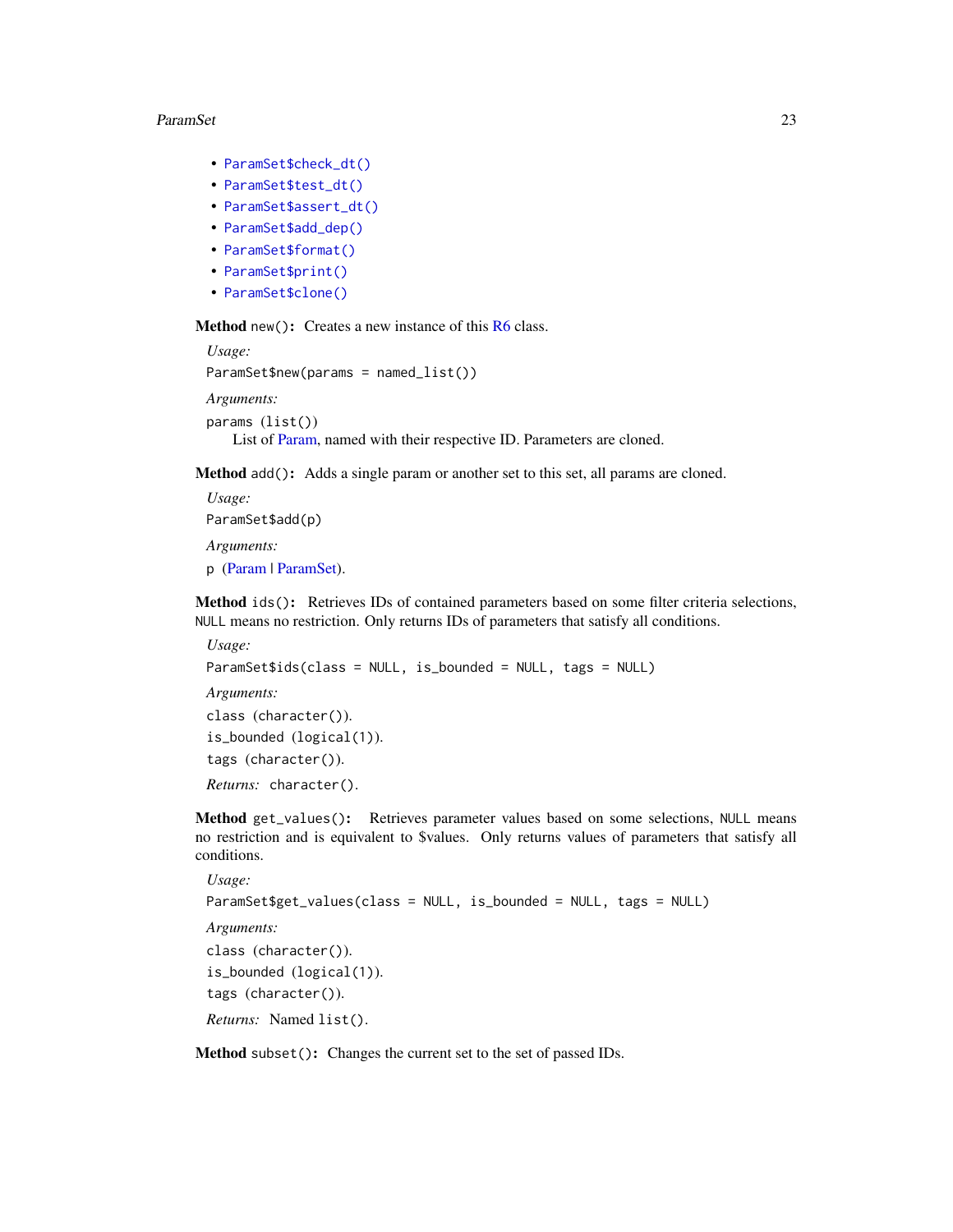```
Usage:
ParamSet$subset(ids)
Arguments:
ids (character()).
```
Method check(): checkmate-like check-function. Takes a named list. A point x is feasible, if it configures a subset of params, all individual param constraints are satisfied and all dependencies are satisfied. Params for which dependencies are not satisfied should not be part of x.

*Usage:* ParamSet\$check(xs) *Arguments:* xs (named list()). *Returns:* If successful TRUE, if not a string with the error message.

Method test(): checkmate-like test-function. Takes a named list. A point x is feasible, if it configures a subset of params, all individual param constraints are satisfied and all dependencies are satisfied. Params for which dependencies are not satisfied should not be part of x.

*Usage:* ParamSet\$test(xs) *Arguments:* xs (named list()). *Returns:* If successful TRUE, if not FALSE.

Method assert(): checkmate-like assert-function. Takes a named list. A point x is feasible, if it configures a subset of params, all individual param constraints are satisfied and all dependencies are satisfied. Params for which dependencies are not satisfied should not be part of x.

```
Usage:
ParamSet$assert(xs, .var.name = vname(xs))
Arguments:
xs (named list()).
.var.name (character(1))
   Name of the checked object to print in error messages.
   Defaults to the heuristic implemented in vname.
```
*Returns:* If successful xs invisibly, if not an error message.

<span id="page-23-0"></span>Method check\_dt(): checkmate-like check-function. Takes a [data.table::data.table](#page-0-0) where rows are points and columns are parameters. A point x is feasible, if it configures a subset of params, all individual param constraints are satisfied and all dependencies are satisfied. Params for which dependencies are not satisfied should be set to NA in xdt.

*Usage:* ParamSet\$check\_dt(xdt) *Arguments:* xdt [\(data.table::data.table\)](#page-0-0).

<span id="page-23-1"></span>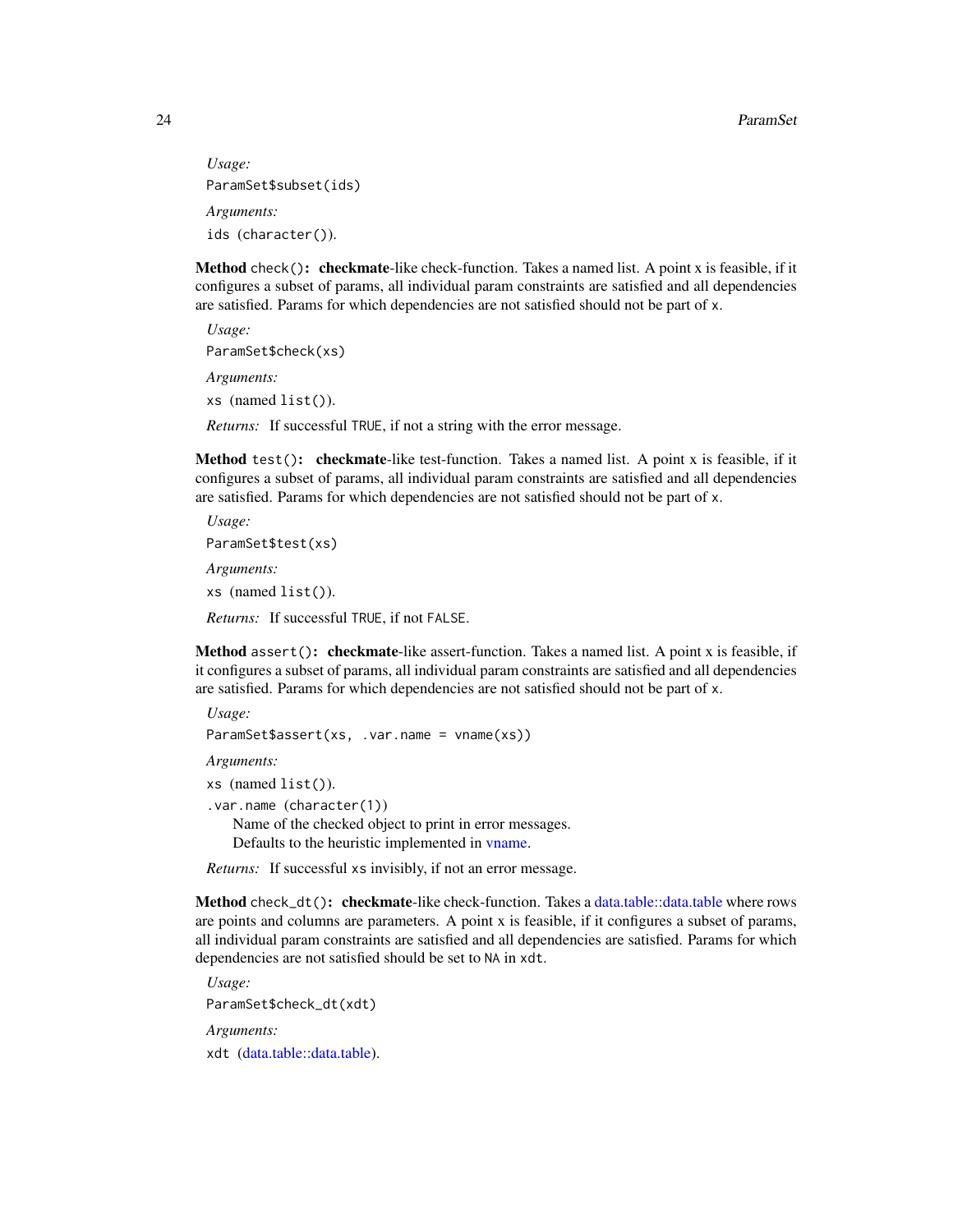#### <span id="page-24-3"></span>ParamSet 25

*Returns:* If successful TRUE, if not a string with the error message.

```
Method test_dt(): checkmate-like test-function (s. $check_dt()).
```
*Usage:* ParamSet\$test\_dt(xdt) *Arguments:* xdt [\(data.table::data.table\)](#page-0-0). *Returns:* If successful TRUE, if not FALSE.

<span id="page-24-1"></span>Method assert\_dt(): checkmate-like assert-function (s. \$check\_dt()).

```
Usage:
ParamSet$assert_dt(xdt, .var.name = vname(xdt))
Arguments:
xdt (data.table::data.table).
.var.name (character(1))
    Name of the checked object to print in error messages.
    Defaults to the heuristic implemented in vname.
```
*Returns:* If successful xs invisibly, if not an error message.

<span id="page-24-2"></span>Method add\_dep(): Adds a dependency to this set, so that param id now depends on param on.

```
Usage:
ParamSet$add_dep(id, on, cond)
Arguments:
id (character(1)).
on (character(1)).
cond (Condition).
```
Method format(): Helper for print outputs.

*Usage:* ParamSet\$format()

Method print(): Printer.

```
Usage:
ParamSet$print(
  ...,
 hide_cols = c("nlevels", "is_bounded", "special_vals", "tags", "storage_type")
\lambdaArguments:
... (ignored).
hide_cols (character())
   Which fields should not be printed? Default is "nlevels", "is_bounded", "special_vals",
    "tags", and "storage_type".
```
Method clone(): The objects of this class are cloneable with this method.

*Usage:* ParamSet\$clone(deep = FALSE) *Arguments:* deep Whether to make a deep clone.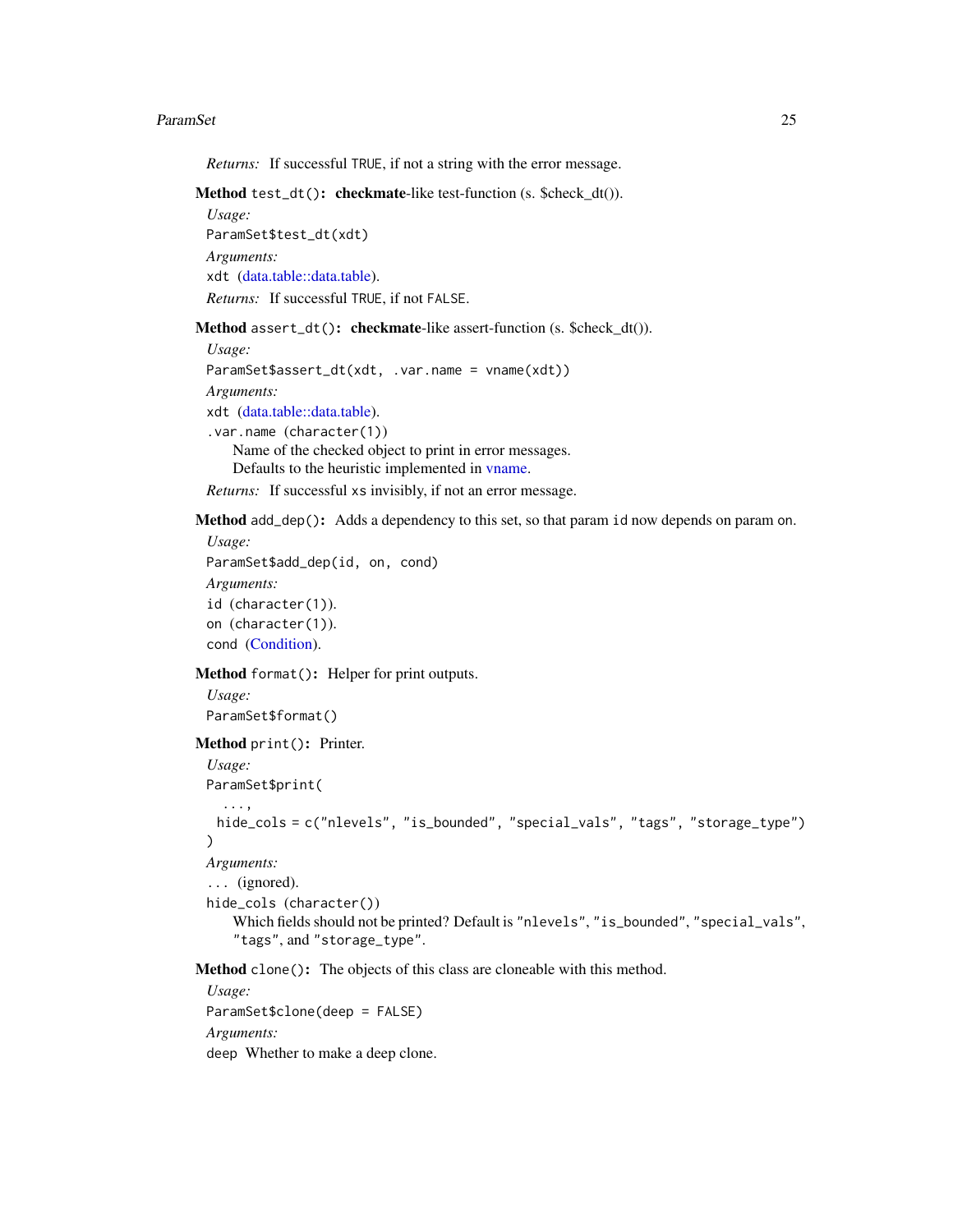# Examples

```
ps = ParamSet$new(
  params = list(
    ParamDbl$new("d", lower = -5, upper = 5, default = 0),
    ParamFct$new("f", levels = letters[1:3])
  )
\mathcal{L}ps$trafo = function(x, param_set) {
  x$d = 2^xx$d
  return(x)
}
ps$add(ParamInt$new("i", lower = 0L, upper = 16L))
ps$check(list(d = 2.1, f = "a", i = 3L))
```
<span id="page-25-1"></span>ParamSetCollection *ParamSetCollection*

#### **Description**

A collection of multiple [ParamSet](#page-19-1) objects.

- The collection is basically a light-weight wrapper / container around references to multiple sets.
- In order to ensure unique param names, every param in the collection is referred to with "<set\_id>.<param\_id>". Parameters from ParamSets with empty (i.e. "") \$set\_id are referenced directly. Multiple ParamSets with \$set\_id "" can be combined, but their parameter names must be unique.
- Operation subset is currently not allowed.
- Operation add currently only works when adding complete sets not single params.
- When you either ask for 'values' or set them, the operation is delegated to the individual, contained param set references. The collection itself does not maintain a values state. This also implies that if you directly change values in one of the referenced sets, this change is reflected in the collection.
- Dependencies: It is possible to currently handle dependencies
	- regarding parameters inside of the same set in this case simply add the dependency to the set, best before adding the set to the collection
	- across sets, where a param from one set depends on the state of a param from another set - in this case add call add\_dep on the collection.

If you call deps on the collection, you are returned a complete table of dependencies, from sets and across sets.

# Super class

[paradox::ParamSet](#page-0-0) -> ParamSetCollection

<span id="page-25-0"></span>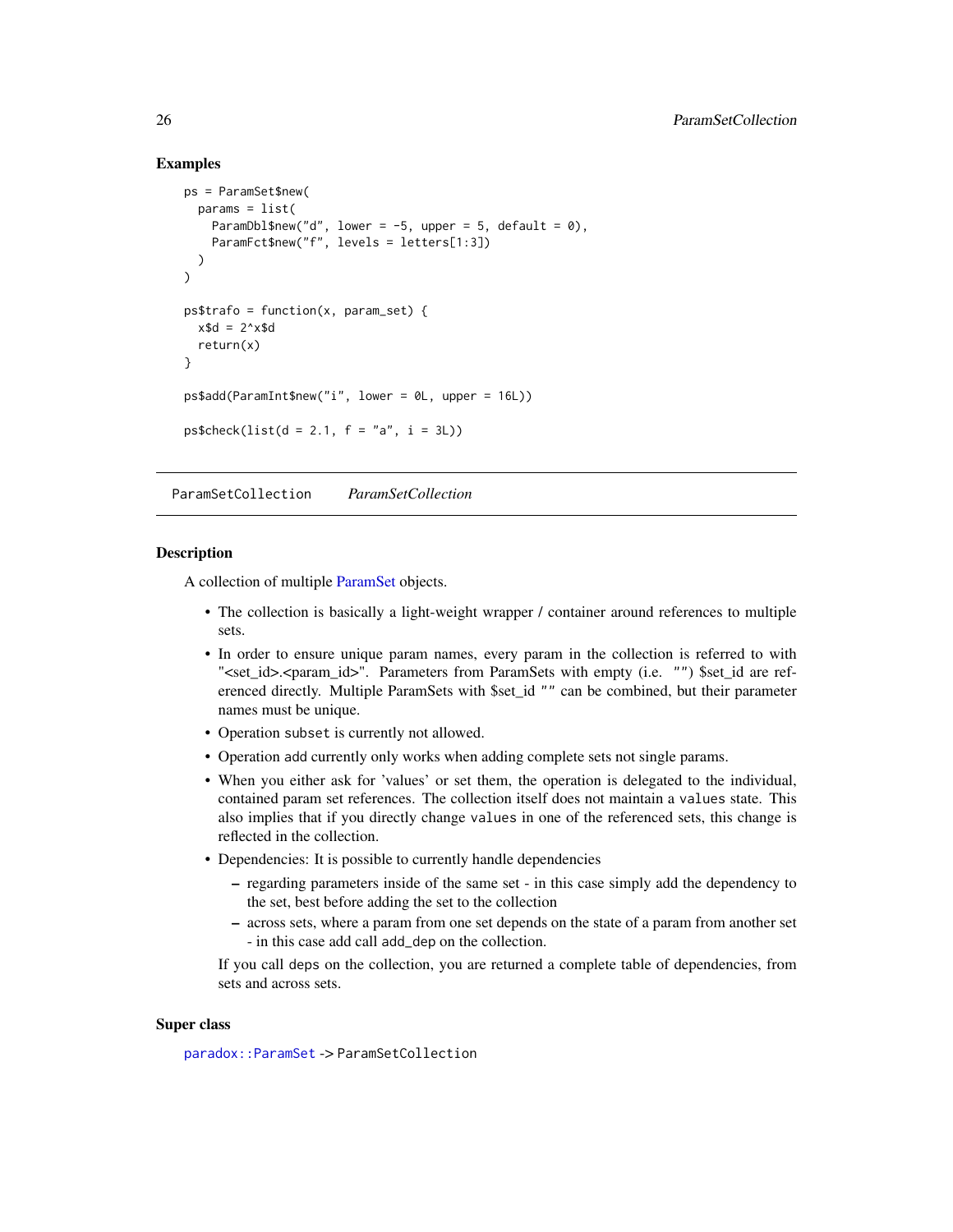# <span id="page-26-1"></span>ParamSetCollection 27

# Active bindings

params (named list())

List of [Param,](#page-9-1) named with their respective ID.

# deps ([data.table::data.table\(\)](#page-0-0))

Table has cols id (character(1)) and on (character(1)) and cond [\(Condition\)](#page-3-3). Lists all (direct) dependency parents of a param, through parameter IDs. Internally created by a call to add\_dep. Settable, if you want to remove dependencies or perform other changes.

#### values (named list())

Currently set / fixed parameter values. Settable, and feasibility of values will be checked when you set them. You do not have to set values for all parameters, but only for a subset. When you set values, all previously set values will be unset / removed.

# Methods

# Public methods:

- [ParamSetCollection\\$new\(\)](#page-3-1)
- [ParamSetCollection\\$add\(\)](#page-22-0)
- [ParamSetCollection\\$remove\\_sets\(\)](#page-26-0)
- [ParamSetCollection\\$subset\(\)](#page-22-3)
- [ParamSetCollection\\$clone\(\)](#page-4-4)

### Method new(): Creates a new instance of this [R6](#page-0-0) class.

#### *Usage:*

ParamSetCollection\$new(sets)

#### *Arguments:*

sets (list() of [ParamSet\)](#page-19-1) Parameter objects are cloned.

#### Method add(): Adds a set to this collection.

*Usage:*

ParamSetCollection\$add(p)

*Arguments:*

p [\(ParamSet\)](#page-19-1).

# <span id="page-26-0"></span>Method remove\_sets(): Removes sets of given ids from collection.

```
Usage:
ParamSetCollection$remove_sets(ids)
```
*Arguments:*

ids (character()).

# Method subset(): Only included for consistency. Not allowed to perform on [ParamSetCollec](#page-25-1)[tions](#page-25-1).

*Usage:* ParamSetCollection\$subset(ids)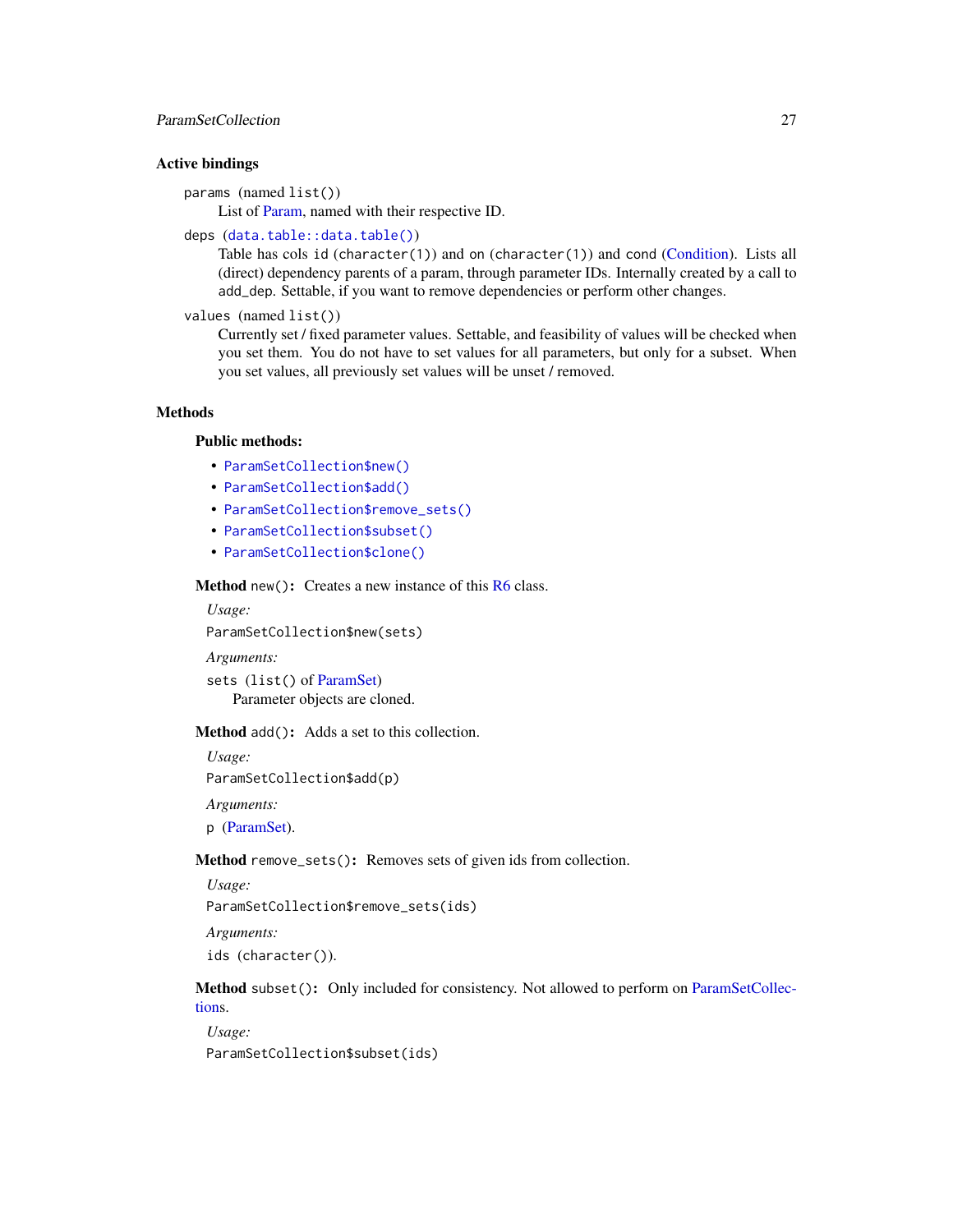#### <span id="page-27-0"></span>28 **ParamUty**

*Arguments:* ids (character()).

Method clone(): The objects of this class are cloneable with this method.

*Usage:* ParamSetCollection\$clone(deep = FALSE) *Arguments:* deep Whether to make a deep clone.

<span id="page-27-1"></span>

ParamUty *Untyped Parameter*

# **Description**

A [Param](#page-9-1) to describe untyped parameters.

# Super class

[paradox::Param](#page-0-0) -> ParamUty

#### Public fields

custom\_check (function()) Custom function to check the feasibility.

# Active bindings

```
lower (numeric(1))
    Lower bound. Always NA for ParamFct, ParamLgl and ParamUty.
```
upper (numeric(1))

Upper bound. Always NA for [ParamFct,](#page-14-1) [ParamLgl](#page-18-1) and [ParamUty.](#page-27-1)

levels (character() | NULL)

Set of allowed levels. Always NULL for [ParamDbl,](#page-12-1) [ParamInt](#page-16-1) and [ParamUty.](#page-27-1) Always c(TRUE,FALSE) for [ParamLgl.](#page-18-1)

```
nlevels (integer(1) | Inf)
```
Number of categorical levels. Always Inf for [ParamDbl](#page-12-1) and [ParamUty.](#page-27-1) The number of integers in the range [lower, upper], or Inf if unbounded for [ParamInt.](#page-16-1) Always 2 for [ParamLgl.](#page-18-1)

```
is_bounded (logical(1))
```
Are the bounds finite? Always TRUE for [ParamFct](#page-14-1) and [ParamLgl.](#page-18-1) Always FALSE for [Para](#page-27-1)[mUty.](#page-27-1)

```
storage_type (character(1))
```
Data type when values of this parameter are stored in a data table or sampled. Always "numeric" for [ParamDbl.](#page-12-1) Always "character" for [ParamFct.](#page-14-1) Always "integer" for [ParamInt.](#page-16-1) Always "logical" for [ParamLgl.](#page-18-1) Always "list" for [ParamUty.](#page-27-1)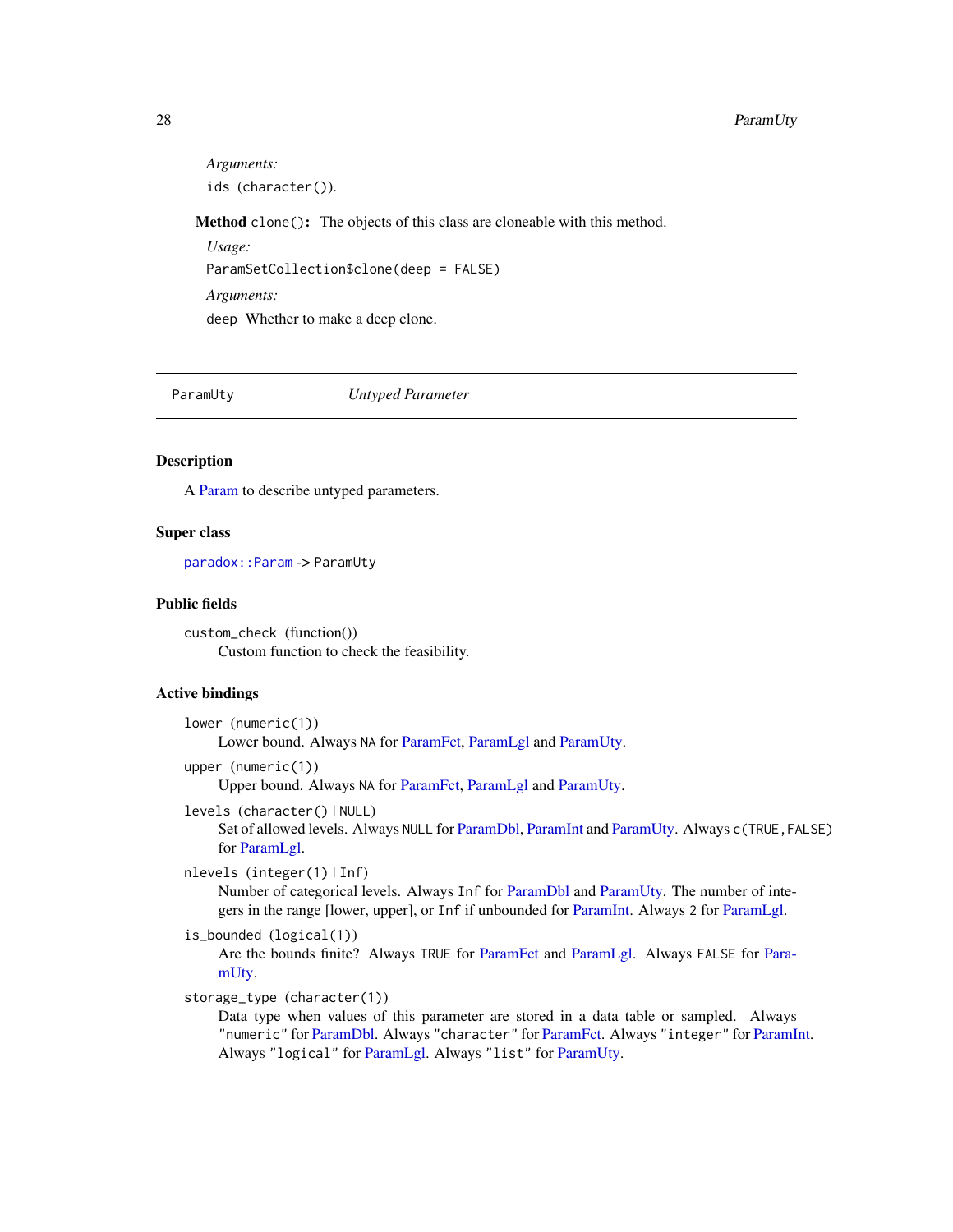### <span id="page-28-0"></span>ParamUty 29

# **Methods**

# Public methods:

- [ParamUty\\$new\(\)](#page-3-1)
- [ParamUty\\$clone\(\)](#page-4-4)

**Method** new( $)$ : Creates a new instance of this  $R6$  class.

#### *Usage:*

```
ParamUty$new(id, default = NO_DEF, tags = character(), custom_check = NULL)
```
#### *Arguments:*

id (character(1)) Identifier of the object.

#### default (any)

Default value. Can be from the domain of the parameter or an element of special\_vals. Has value [NO\\_DEF](#page-8-2) if no default exists. NULL can be a valid default. The value has no effect on ParamSet\$values or the behavior of ParamSet\$check(), \$test() or \$assert(). The default is intended to be used for documentation purposes. '

# tags (character())

Arbitrary tags to group and subset parameters. Some tags serve a special purpose:

• "required" implies that the parameters has to be given when setting values in [Param-](#page-19-1)[Set.](#page-19-1)

# custom\_check (function())

Custom function to check the feasibility. Function which checks the input. Must return 'TRUE' if the input is valid and a string with the error message otherwise. Defaults to NULL, which means that no check is performed.

Method clone(): The objects of this class are cloneable with this method.

*Usage:*

ParamUty\$clone(deep = FALSE)

*Arguments:*

deep Whether to make a deep clone.

# See Also

Other Params: [ParamDbl](#page-12-1), [ParamFct](#page-14-1), [ParamInt](#page-16-1), [ParamLgl](#page-18-1), [Param](#page-9-1)

# Examples

ParamUty\$new("untyped", default = Inf)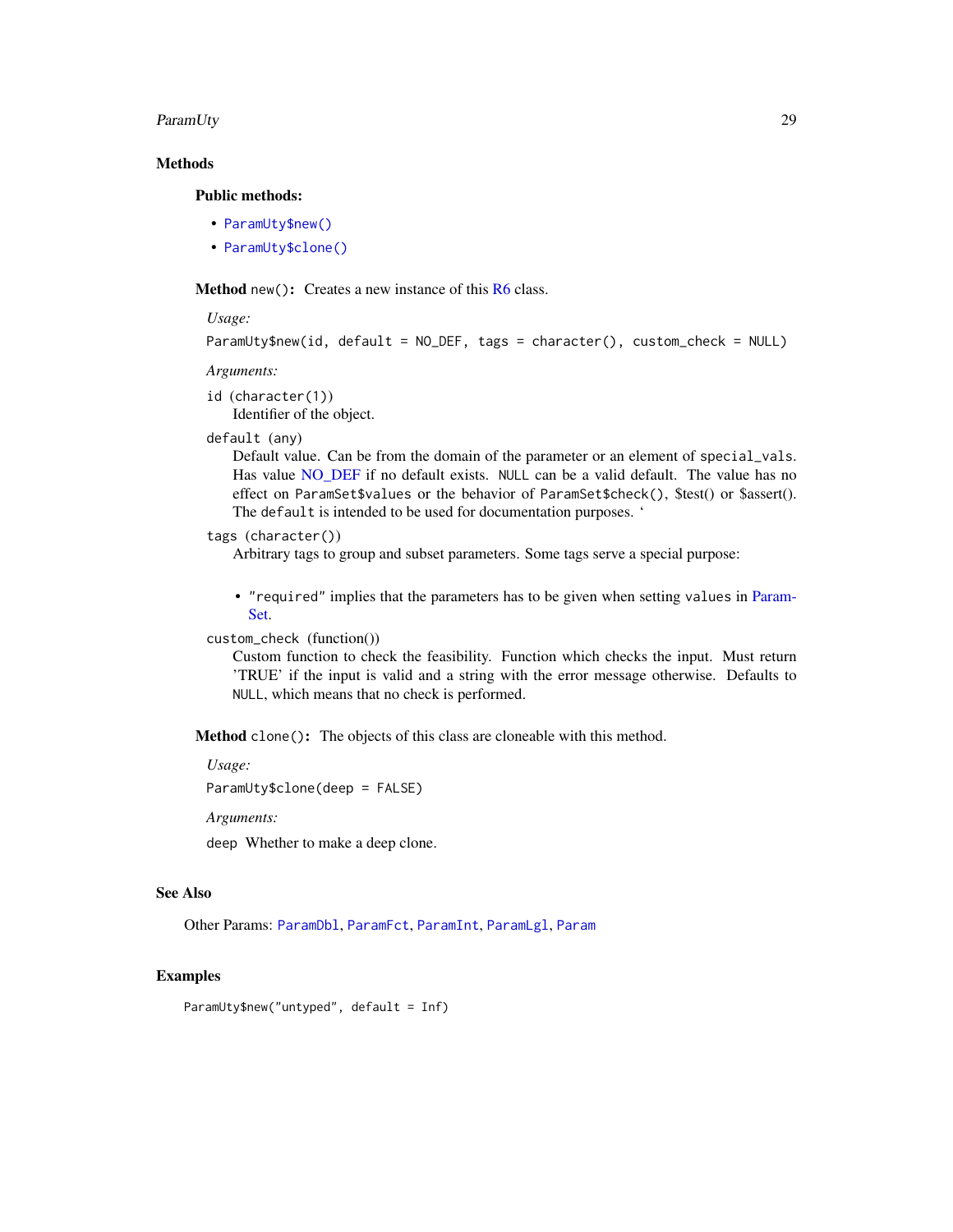<span id="page-29-2"></span><span id="page-29-0"></span>

# Description

This is the abstract base class for sampling objects like [Sampler1D,](#page-30-1) [SamplerHierarchical](#page-35-1) or [Sam](#page-36-1)[plerJointIndep.](#page-36-1)

# Public fields

```
param_set (ParamSet)
     Domain / support of the distribution we want to sample from.
```
# Methods

#### Public methods:

- [Sampler\\$new\(\)](#page-3-1)
- [Sampler\\$sample\(\)](#page-29-1)
- [Sampler\\$format\(\)](#page-4-2)
- [Sampler\\$print\(\)](#page-4-3)
- [Sampler\\$clone\(\)](#page-4-4)

Method new(): Creates a new instance of this [R6](#page-0-0) class.

Note that this object is typically constructed via derived classes, e.g., [Sampler1D.](#page-30-1)

*Usage:*

Sampler\$new(param\_set)

*Arguments:*

param\_set [\(ParamSet\)](#page-19-1)

Domain / support of the distribution we want to sample from. ParamSet is cloned on construction.

<span id="page-29-1"></span>Method sample(): Sample n values from the distribution.

```
Usage:
Sampler$sample(n)
```
*Arguments:*

n (integer(1)).

*Returns:* [Design.](#page-4-5)

Method format(): Helper for print outputs.

*Usage:* Sampler\$format()

Method print(): Printer.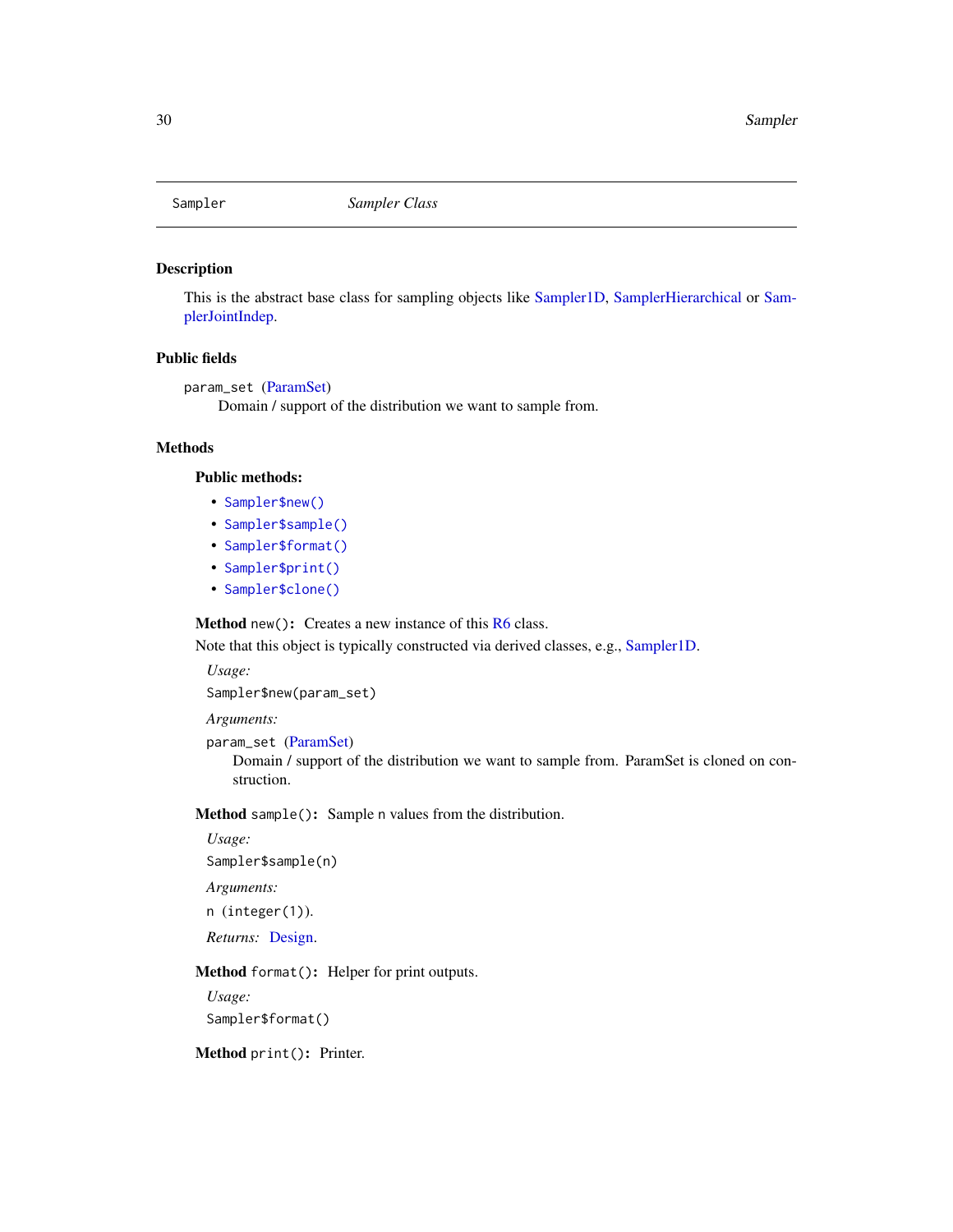# <span id="page-30-0"></span>Sampler1D 31

*Usage:* Sampler\$print(...) *Arguments:* ... (ignored).

Method clone(): The objects of this class are cloneable with this method.

*Usage:* Sampler\$clone(deep = FALSE) *Arguments:* deep Whether to make a deep clone.

# See Also

Other Sampler: [Sampler1DCateg](#page-31-1), [Sampler1DNormal](#page-32-1), [Sampler1DRfun](#page-33-1), [Sampler1DUnif](#page-34-1), [Sampler1D](#page-30-1), [SamplerHierarchical](#page-35-1), [SamplerJointIndep](#page-36-1), [SamplerUnif](#page-37-1)

<span id="page-30-1"></span>Sampler1D *Sampler1D Class*

# Description

1D sampler, abstract base class for Sampler like [Sampler1DUnif,](#page-34-1) [Sampler1DRfun,](#page-33-1) [Sampler1DCateg](#page-31-1) and [Sampler1DNormal.](#page-32-1)

#### Super class

[paradox::Sampler](#page-0-0) -> Sampler1D

# Active bindings

param [\(Param\)](#page-9-1)

Returns the one Parameter that is sampled from.

# Methods

# Public methods:

- [Sampler1D\\$new\(\)](#page-3-1)
- [Sampler1D\\$clone\(\)](#page-4-4)

Method new(): Creates a new instance of this [R6](#page-0-0) class. Note that this object is typically constructed via derived classes, e.g., [Sampler1DUnif.](#page-34-1)

*Usage:*

Sampler1D\$new(param)

*Arguments:*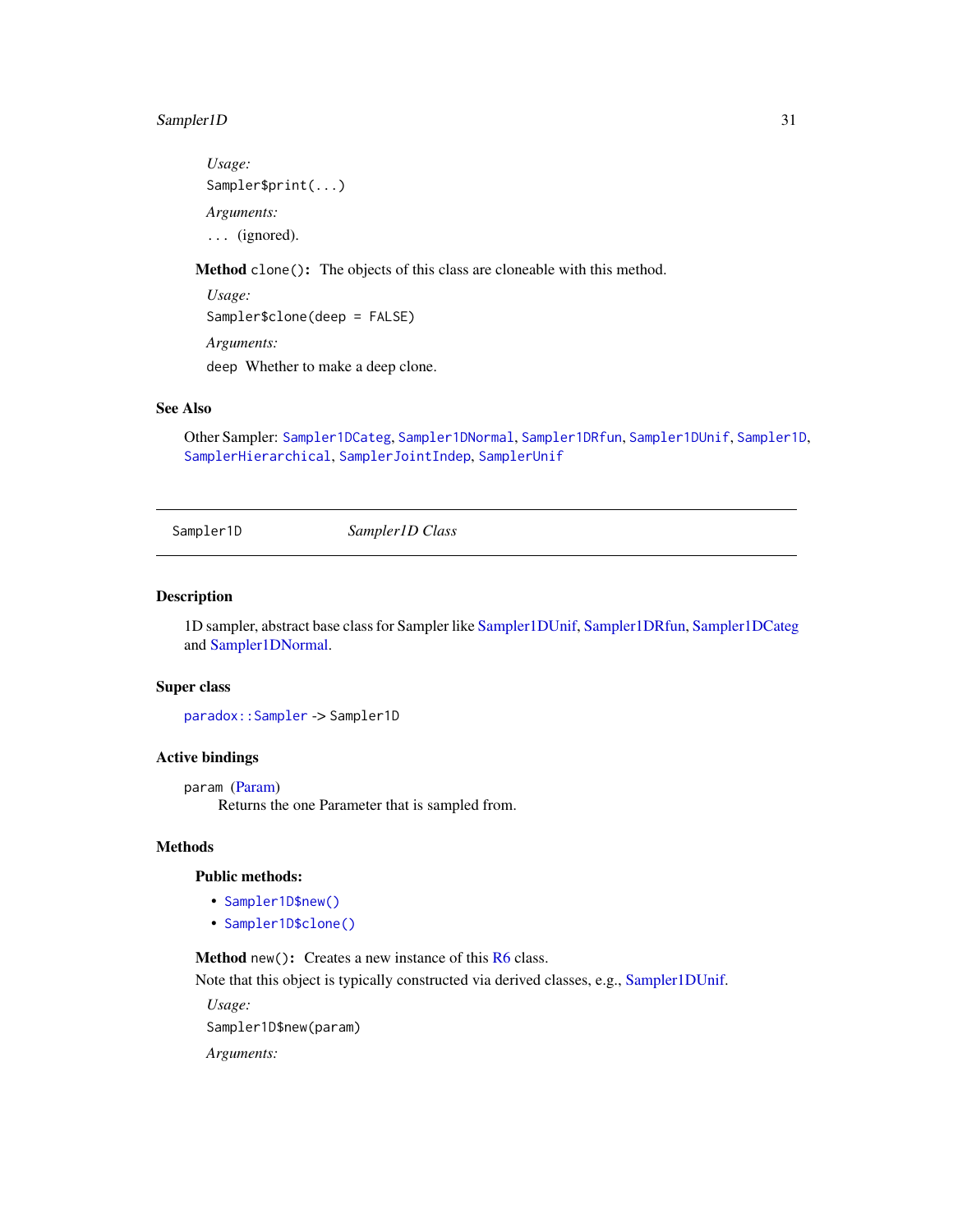```
param (Param)
   Domain / support of the distribution we want to sample from.
```
*Usage:* Sampler1D\$clone(deep = FALSE) *Arguments:* deep Whether to make a deep clone.

# See Also

Other Sampler: [Sampler1DCateg](#page-31-1), [Sampler1DNormal](#page-32-1), [Sampler1DRfun](#page-33-1), [Sampler1DUnif](#page-34-1), [SamplerHierarchical](#page-35-1), [SamplerJointIndep](#page-36-1), [SamplerUnif](#page-37-1), [Sampler](#page-29-2)

<span id="page-31-1"></span>Sampler1DCateg *Sampler1DCateg Class*

#### Description

Sampling from a discrete distribution, for a [ParamFct](#page-14-1) or [ParamLgl.](#page-18-1)

#### Super classes

[paradox::Sampler](#page-0-0) -> [paradox::Sampler1D](#page-0-0) -> Sampler1DCateg

# Public fields

```
prob (numeric() | NULL)
    Numeric vector of param$nlevels probabilities.
```
#### Methods

# Public methods:

- [Sampler1DCateg\\$new\(\)](#page-3-1)
- [Sampler1DCateg\\$clone\(\)](#page-4-4)

Method new(): Creates a new instance of this [R6](#page-0-0) class.

```
Usage:
Sampler1DCateg$new(param, prob = NULL)
```
*Arguments:*

```
param (Param)
```
Domain / support of the distribution we want to sample from.

prob (numeric() | NULL)

Numeric vector of param\$nlevels probabilities, which is uniform by default.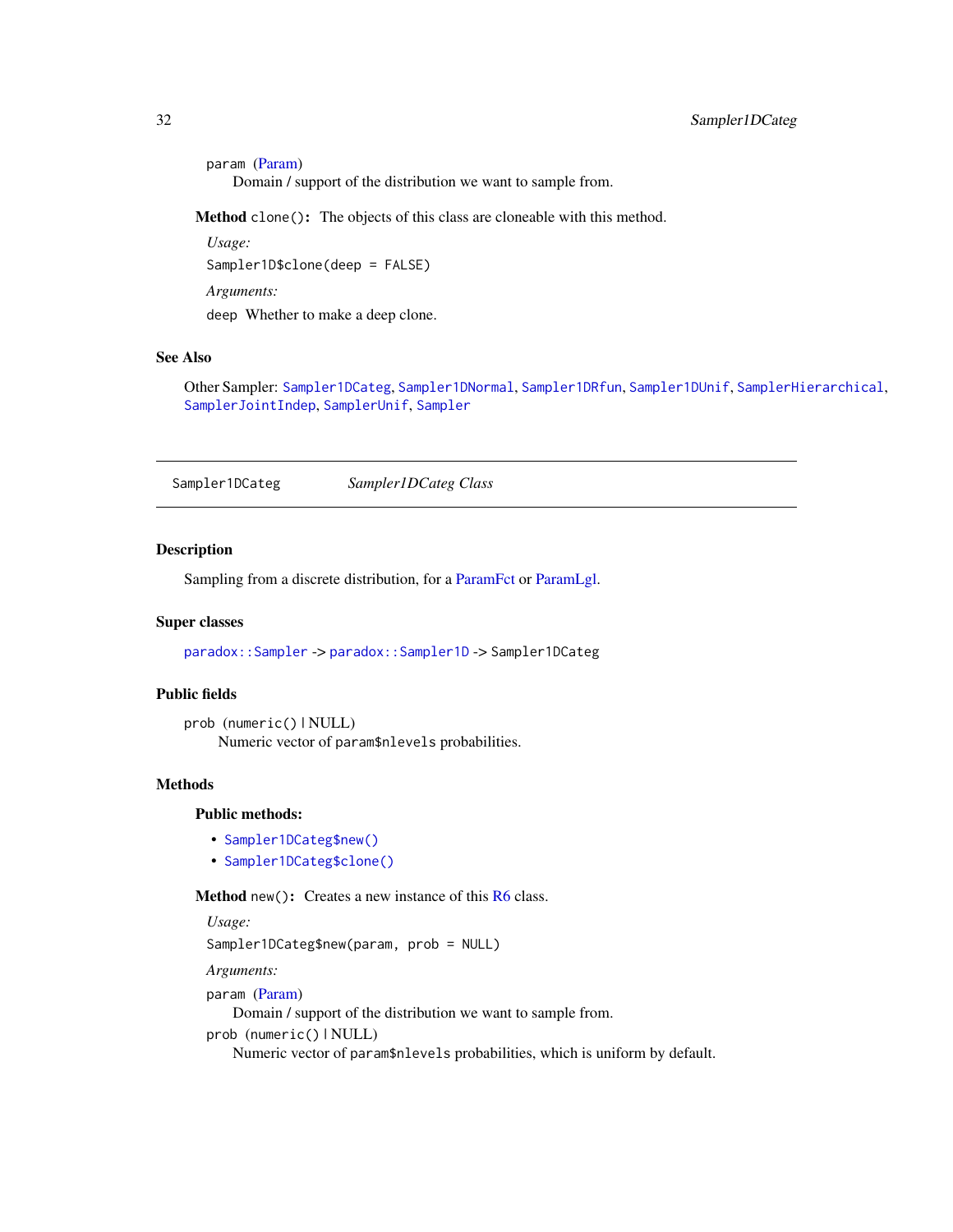<span id="page-32-0"></span>*Usage:* Sampler1DCateg\$clone(deep = FALSE) *Arguments:* deep Whether to make a deep clone.

# See Also

Other Sampler: [Sampler1DNormal](#page-32-1), [Sampler1DRfun](#page-33-1), [Sampler1DUnif](#page-34-1), [Sampler1D](#page-30-1), [SamplerHierarchical](#page-35-1), [SamplerJointIndep](#page-36-1), [SamplerUnif](#page-37-1), [Sampler](#page-29-2)

<span id="page-32-1"></span>Sampler1DNormal *Sampler1DNormal Class*

# Description

Normal sampling (potentially truncated) for [ParamDbl.](#page-12-1)

# Super classes

[paradox::Sampler](#page-0-0) -> [paradox::Sampler1D](#page-0-0) -> [paradox::Sampler1DRfun](#page-0-0) -> Sampler1DNormal

#### Active bindings

mean (numeric(1)) Mean parameter of the normal distribution.

```
sd (numeric(1))
    SD parameter of the normal distribution.
```
# **Methods**

# Public methods:

- [Sampler1DNormal\\$new\(\)](#page-3-1)
- [Sampler1DNormal\\$clone\(\)](#page-4-4)

**Method** new(): Creates a new instance of this  $R6$  class.

#### *Usage:*

Sampler1DNormal\$new(param, mean = NULL, sd = NULL)

*Arguments:*

param [\(Param\)](#page-9-1)

Domain / support of the distribution we want to sample from.

mean (numeric(1))

Mean parameter of the normal distribution. Default is mean(c(param\$lower, param\$upper).

sd (numeric(1))

SD parameter of the normal distribution. Default is (param\$upper -param\$lower)/4.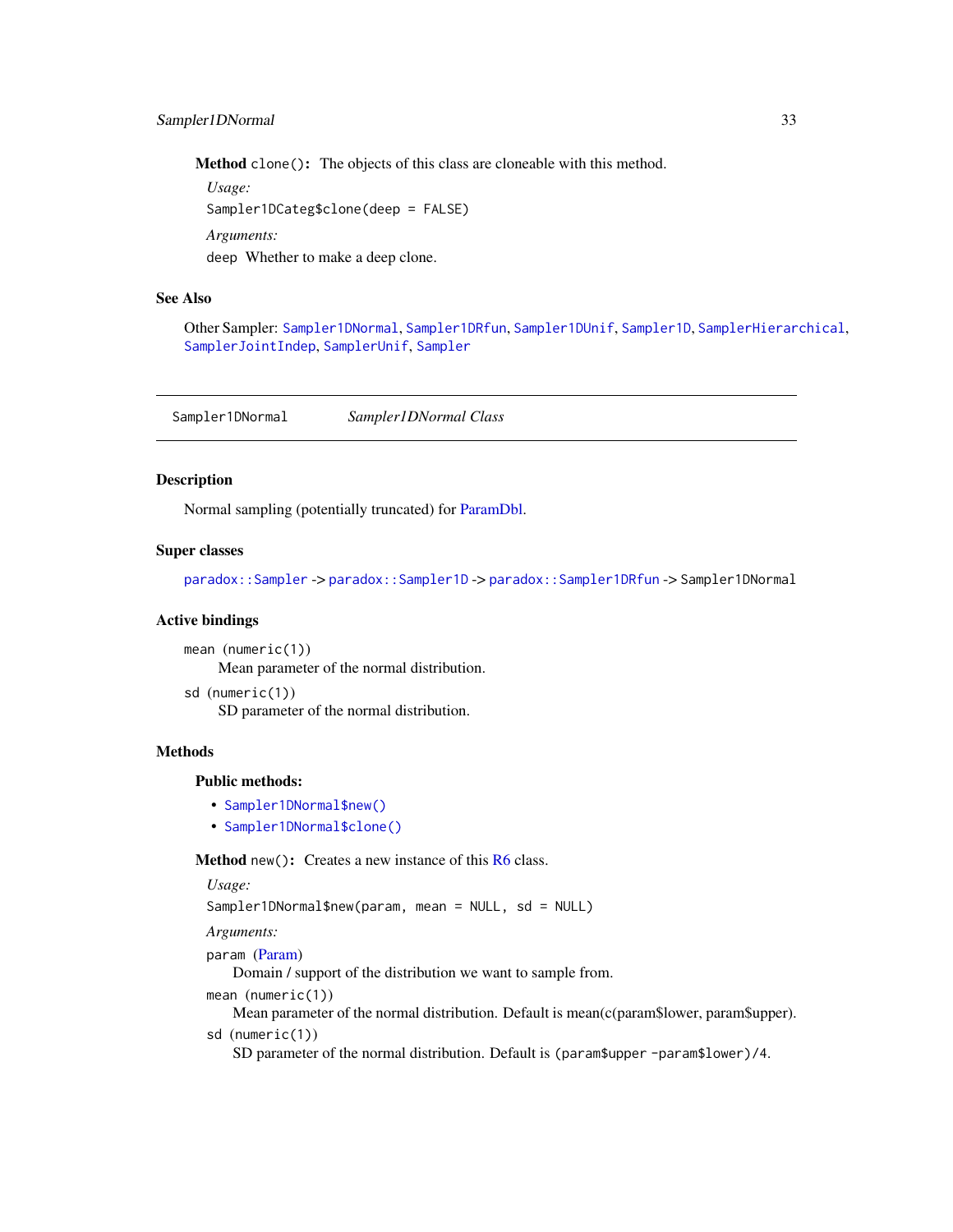<span id="page-33-0"></span>*Usage:* Sampler1DNormal\$clone(deep = FALSE) *Arguments:* deep Whether to make a deep clone.

# See Also

Other Sampler: [Sampler1DCateg](#page-31-1), [Sampler1DRfun](#page-33-1), [Sampler1DUnif](#page-34-1), [Sampler1D](#page-30-1), [SamplerHierarchical](#page-35-1), [SamplerJointIndep](#page-36-1), [SamplerUnif](#page-37-1), [Sampler](#page-29-2)

<span id="page-33-1"></span>Sampler1DRfun *Sampler1DRfun Class*

# Description

Arbitrary sampling from 1D RNG functions from R.

# Super classes

[paradox::Sampler](#page-0-0) -> [paradox::Sampler1D](#page-0-0) -> Sampler1DRfun

# Public fields

rfun (function()) Random number generator function.

trunc (logical(1)) TRUE enables naive rejection sampling, so we stay inside of [lower, upper].

# **Methods**

# Public methods:

- [Sampler1DRfun\\$new\(\)](#page-3-1)
- [Sampler1DRfun\\$clone\(\)](#page-4-4)

**Method** new( $)$ : Creates a new instance of this  $R6$  class.

```
Usage:
```
Sampler1DRfun\$new(param, rfun, trunc = TRUE)

```
Arguments:
```
param [\(Param\)](#page-9-1)

Domain / support of the distribution we want to sample from.

rfun (function())

Random number generator function, e.g. rexp to sample from exponential distribution. trunc (logical(1))

TRUE enables naive rejection sampling, so we stay inside of [lower, upper].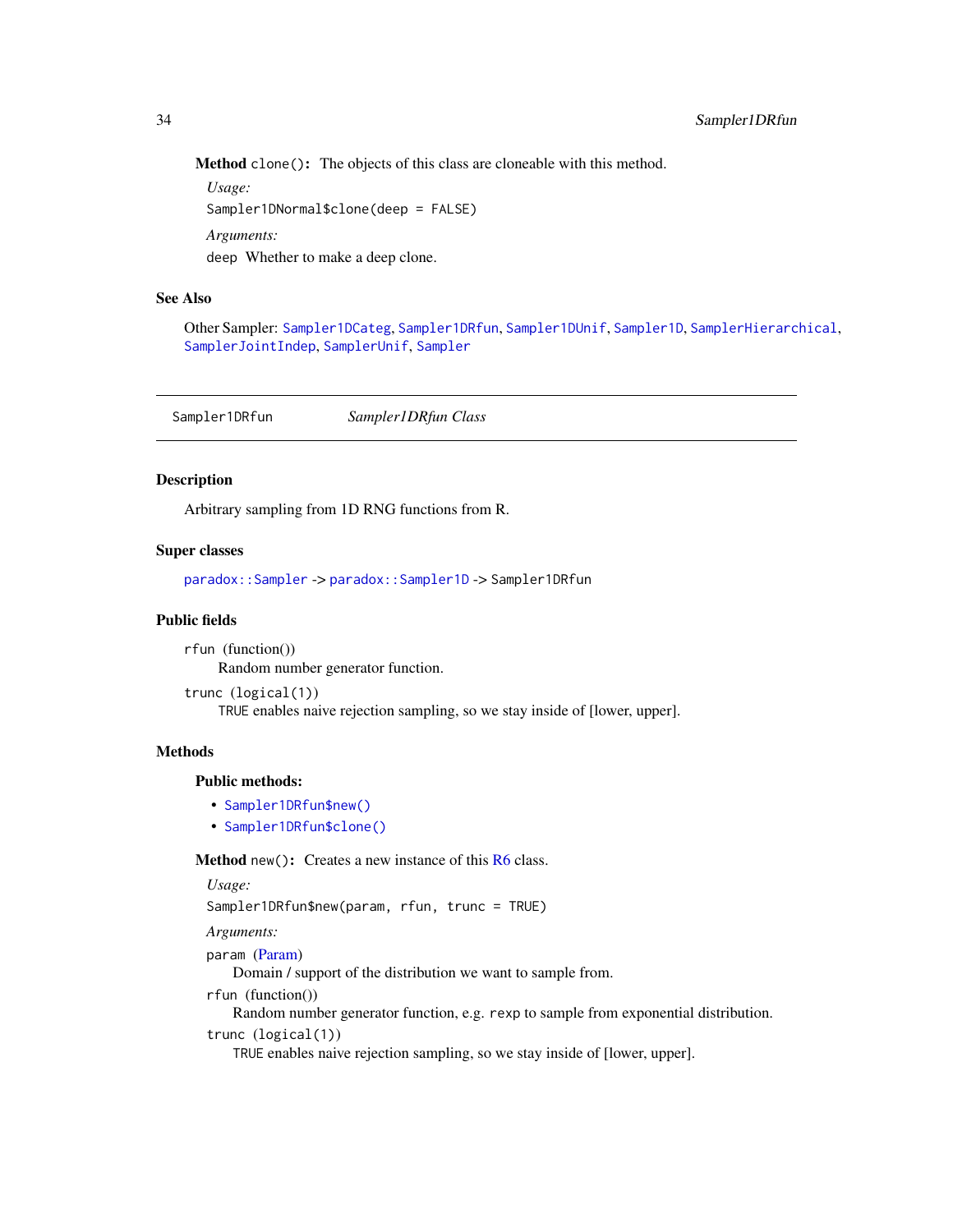<span id="page-34-0"></span>*Usage:* Sampler1DRfun\$clone(deep = FALSE) *Arguments:* deep Whether to make a deep clone.

#### See Also

Other Sampler: [Sampler1DCateg](#page-31-1), [Sampler1DNormal](#page-32-1), [Sampler1DUnif](#page-34-1), [Sampler1D](#page-30-1), [SamplerHierarchical](#page-35-1), [SamplerJointIndep](#page-36-1), [SamplerUnif](#page-37-1), [Sampler](#page-29-2)

<span id="page-34-1"></span>Sampler1DUnif *Sampler1DUnif Class*

# Description

Uniform random sampler for arbitrary (bounded) parameters.

# Super classes

[paradox::Sampler](#page-0-0) -> [paradox::Sampler1D](#page-0-0) -> Sampler1DUnif

# Methods

# Public methods:

- [Sampler1DUnif\\$new\(\)](#page-3-1)
- [Sampler1DUnif\\$clone\(\)](#page-4-4)

Method new(): Creates a new instance of this [R6](#page-0-0) class.

*Usage:*

Sampler1DUnif\$new(param)

*Arguments:*

param [\(Param\)](#page-9-1)

Domain / support of the distribution we want to sample from.

Method clone(): The objects of this class are cloneable with this method.

*Usage:*

Sampler1DUnif\$clone(deep = FALSE)

*Arguments:*

deep Whether to make a deep clone.

#### See Also

Other Sampler: [Sampler1DCateg](#page-31-1), [Sampler1DNormal](#page-32-1), [Sampler1DRfun](#page-33-1), [Sampler1D](#page-30-1), [SamplerHierarchical](#page-35-1), [SamplerJointIndep](#page-36-1), [SamplerUnif](#page-37-1), [Sampler](#page-29-2)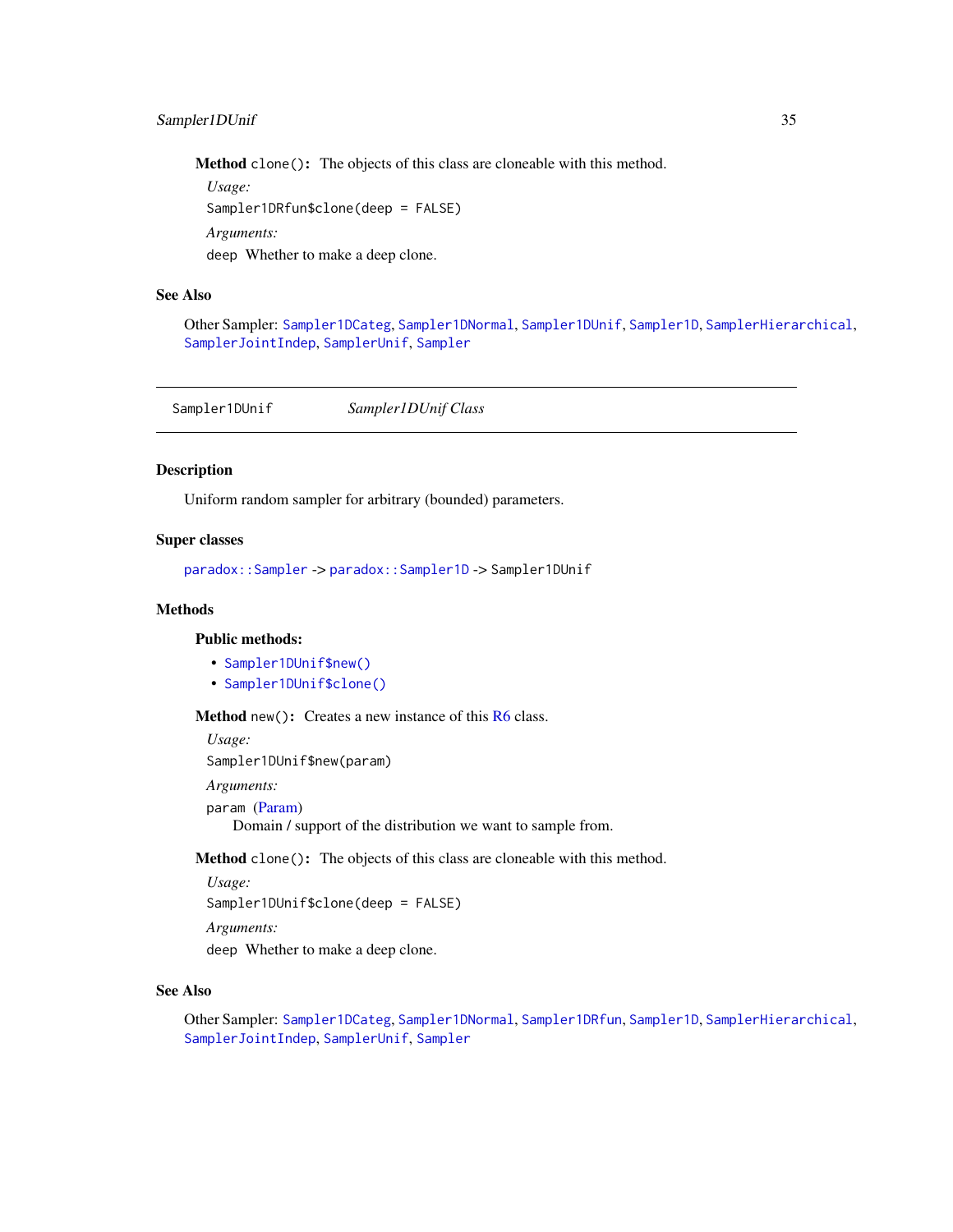<span id="page-35-1"></span><span id="page-35-0"></span>SamplerHierarchical *SamplerHierarchical Class*

#### Description

Hierarchical sampling for arbitrary param sets with dependencies, where the user specifies 1D samplers per param. Dependencies are topologically sorted, parameters are then sampled in topological order, and if dependencies do not hold, values are set to NA in the resulting data.table.

#### Super class

[paradox::Sampler](#page-0-0) -> SamplerHierarchical

#### Public fields

samplers (list())

List of [Sampler1D](#page-30-1) objects that gives a Sampler for each [Param](#page-9-1) in the param\_set.

#### Methods

# Public methods:

- [SamplerHierarchical\\$new\(\)](#page-3-1)
- [SamplerHierarchical\\$clone\(\)](#page-4-4)

**Method** new( $)$ : Creates a new instance of this  $R6$  class.

*Usage:*

SamplerHierarchical\$new(param\_set, samplers)

*Arguments:*

param\_set [\(ParamSet\)](#page-19-1)

Domain / support of the distribution we want to sample from. ParamSet is cloned on construction.

samplers (list())

List of [Sampler1D](#page-30-1) objects that gives a Sampler for each [Param](#page-9-1) in the param\_set.

Method clone(): The objects of this class are cloneable with this method.

*Usage:*

SamplerHierarchical\$clone(deep = FALSE)

*Arguments:*

deep Whether to make a deep clone.

#### See Also

Other Sampler: [Sampler1DCateg](#page-31-1), [Sampler1DNormal](#page-32-1), [Sampler1DRfun](#page-33-1), [Sampler1DUnif](#page-34-1), [Sampler1D](#page-30-1), [SamplerJointIndep](#page-36-1), [SamplerUnif](#page-37-1), [Sampler](#page-29-2)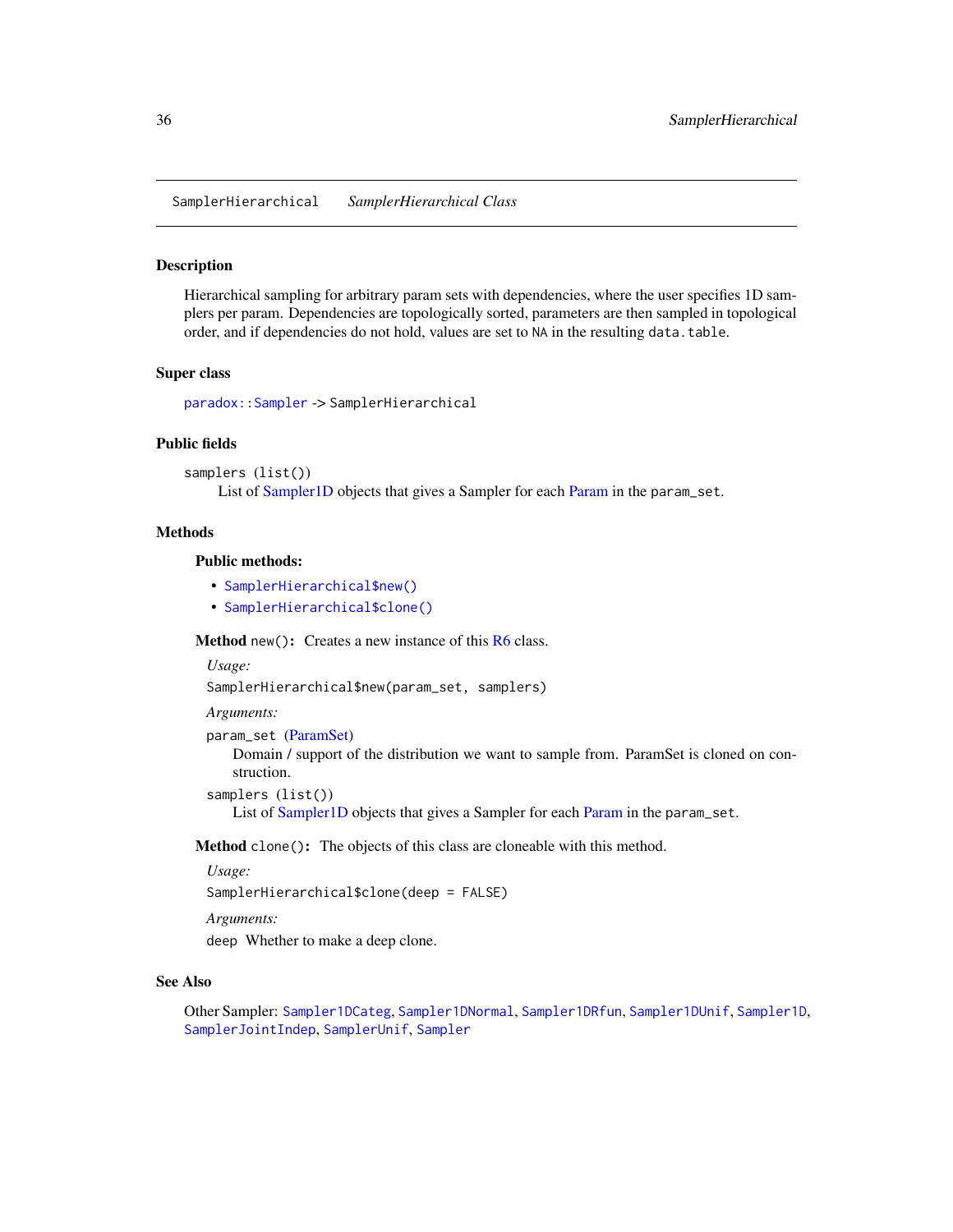<span id="page-36-1"></span><span id="page-36-0"></span>SamplerJointIndep *SamplerJointIndep Class*

#### Description

Create joint, independent sampler out of multiple other samplers.

# Super class

[paradox::Sampler](#page-0-0) -> SamplerJointIndep

# Public fields

samplers (list()) List of [Sampler](#page-29-2) objects.

# Methods

# Public methods:

- [SamplerJointIndep\\$new\(\)](#page-3-1)
- [SamplerJointIndep\\$clone\(\)](#page-4-4)

Method new(): Creates a new instance of this [R6](#page-0-0) class.

```
Usage:
SamplerJointIndep$new(samplers)
```

```
Arguments:
samplers (list())
    List of Sampler objects.
```
Method clone(): The objects of this class are cloneable with this method.

*Usage:*

SamplerJointIndep\$clone(deep = FALSE)

*Arguments:*

deep Whether to make a deep clone.

# See Also

Other Sampler: [Sampler1DCateg](#page-31-1), [Sampler1DNormal](#page-32-1), [Sampler1DRfun](#page-33-1), [Sampler1DUnif](#page-34-1), [Sampler1D](#page-30-1), [SamplerHierarchical](#page-35-1), [SamplerUnif](#page-37-1), [Sampler](#page-29-2)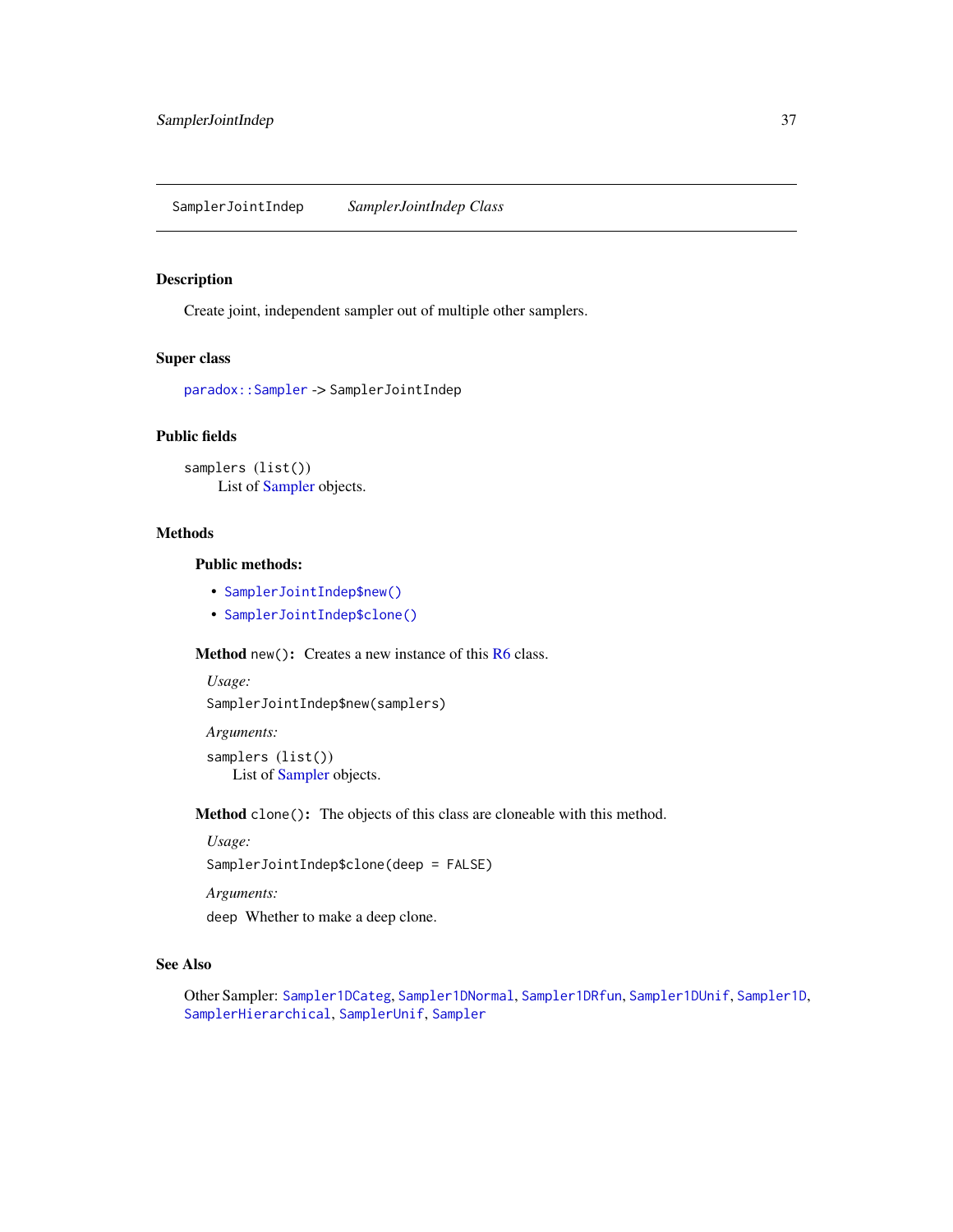<span id="page-37-1"></span><span id="page-37-0"></span>

#### Description

Uniform random sampling for an arbitrary (bounded) [ParamSet.](#page-19-1) Constructs 1 uniform sampler per [Param,](#page-9-1) then passes them to [SamplerHierarchical.](#page-35-1) Hence, also works for [ParamSets](#page-19-1) sets with dependencies.

#### Super classes

[paradox::Sampler](#page-0-0) -> [paradox::SamplerHierarchical](#page-0-0) -> SamplerUnif

# Methods

# Public methods:

- [SamplerUnif\\$new\(\)](#page-3-1)
- [SamplerUnif\\$clone\(\)](#page-4-4)

Method new(): Creates a new instance of this [R6](#page-0-0) class.

*Usage:* SamplerUnif\$new(param\_set)

*Arguments:*

param\_set [\(ParamSet\)](#page-19-1)

Domain / support of the distribution we want to sample from. ParamSet is cloned on construction.

Method clone(): The objects of this class are cloneable with this method.

*Usage:*

SamplerUnif\$clone(deep = FALSE)

*Arguments:*

deep Whether to make a deep clone.

# See Also

Other Sampler: [Sampler1DCateg](#page-31-1), [Sampler1DNormal](#page-32-1), [Sampler1DRfun](#page-33-1), [Sampler1DUnif](#page-34-1), [Sampler1D](#page-30-1), [SamplerHierarchical](#page-35-1), [SamplerJointIndep](#page-36-1), [Sampler](#page-29-2)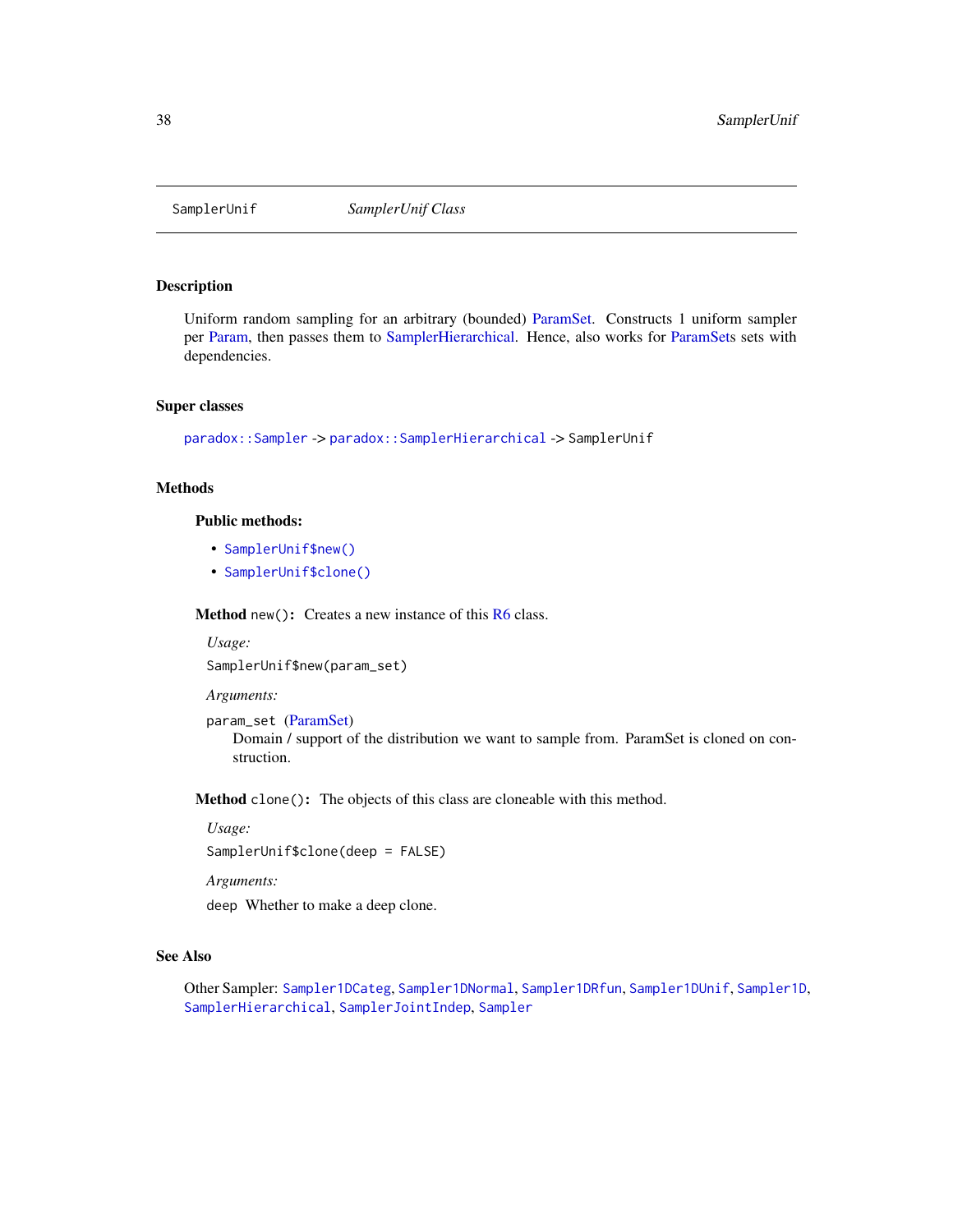<span id="page-38-0"></span>transpose *transpose*

# Description

Converts [data.table::data.table](#page-0-0) into a list of lists of points, possibly removes NA entries of inactive parameter values due to unsatisfied dependencies, and possibly calls the trafo function of the [ParamSet.](#page-19-1)

# Usage

transpose(data, ps = NULL, filter\_na = TRUE, trafo = TRUE)

# Arguments

| data      | (data.table::data.table)<br>Rows are points and columns are parameters.                                       |
|-----------|---------------------------------------------------------------------------------------------------------------|
| рs        | (ParamSet)<br>If $\text{traf}_0 = \text{TRUE}$ , used to call trafo function.                                 |
| filter_na | (logical(1))<br>Should NA entries of inactive parameter values be removed due to unsatisfied<br>dependencies? |
| trafo     | (logical(1))<br>Should the trafo function of the ParamSet be called?                                          |